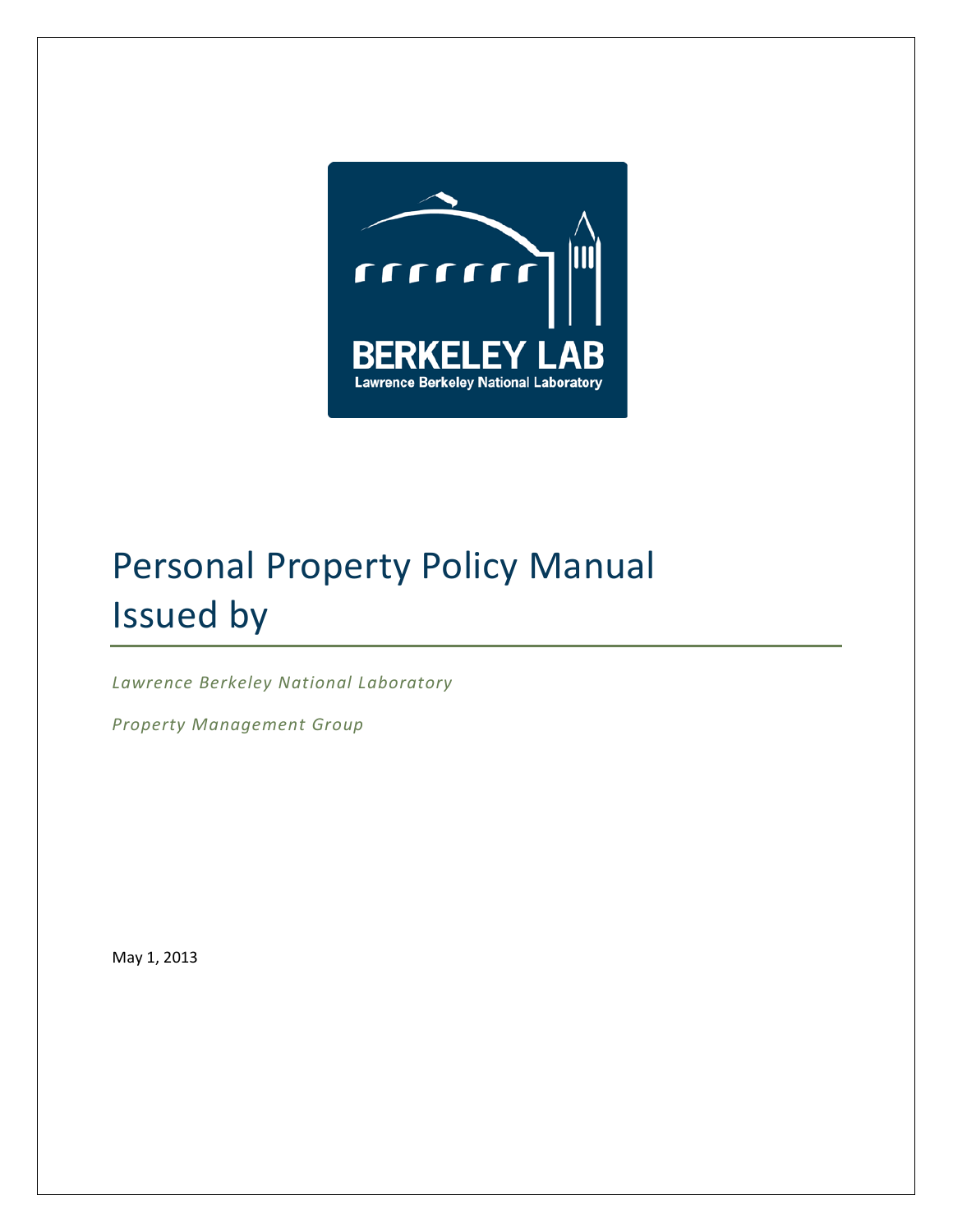### **Contents**

| 4.1 |
|-----|
|     |
|     |
|     |
|     |
|     |
|     |
|     |
|     |
|     |
|     |
|     |
|     |
|     |
|     |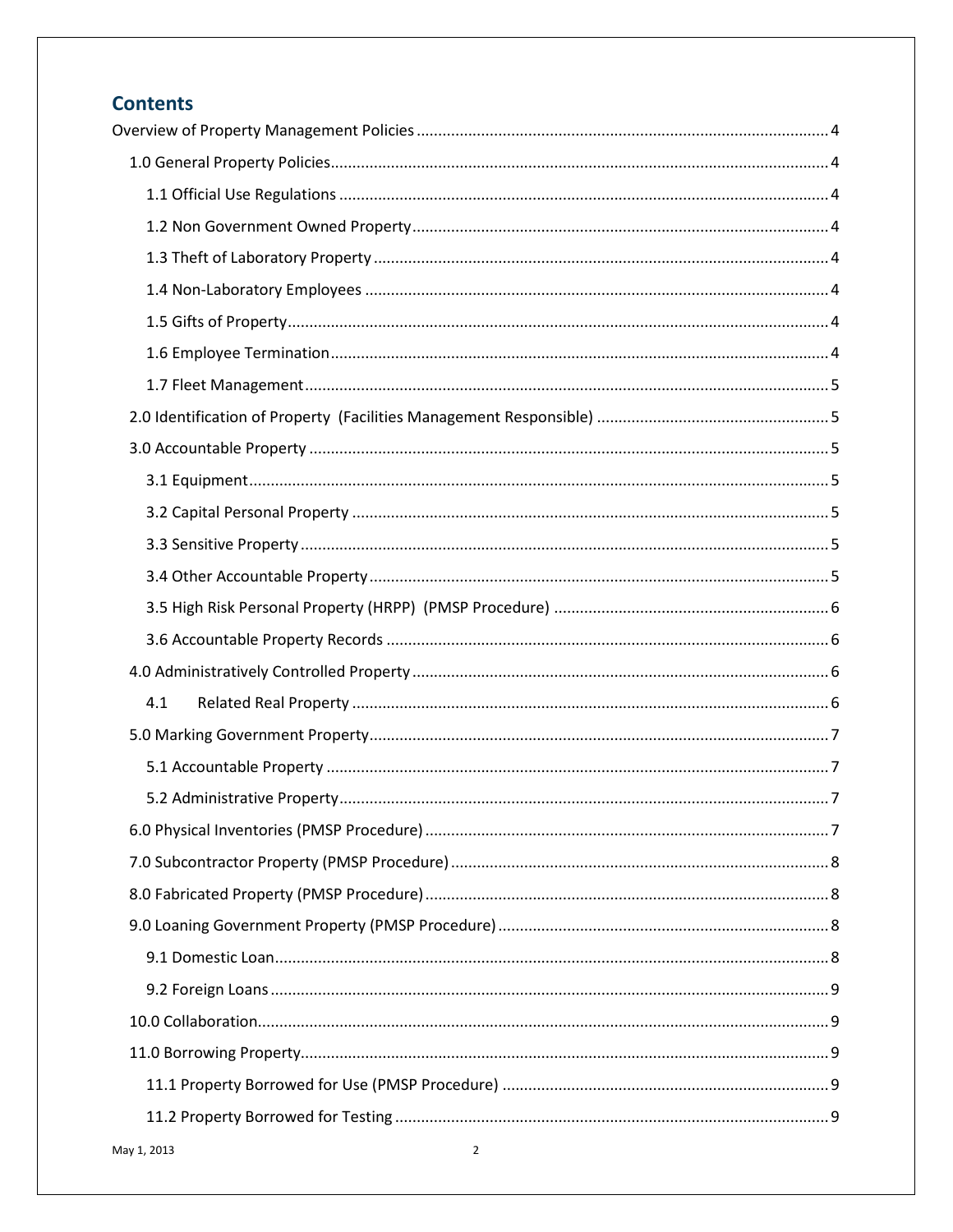| 16.0 Loss, Theft, Damage or Destruction of Personal Property (PMSP Procedure) 11 |
|----------------------------------------------------------------------------------|
|                                                                                  |
|                                                                                  |
|                                                                                  |
|                                                                                  |
|                                                                                  |
|                                                                                  |
|                                                                                  |
|                                                                                  |
|                                                                                  |
|                                                                                  |
|                                                                                  |
|                                                                                  |
|                                                                                  |
|                                                                                  |
|                                                                                  |
|                                                                                  |
|                                                                                  |
|                                                                                  |

Further information about Berkeley Lab policies is available in the

**Regulations and Procedures Manual (RPM).**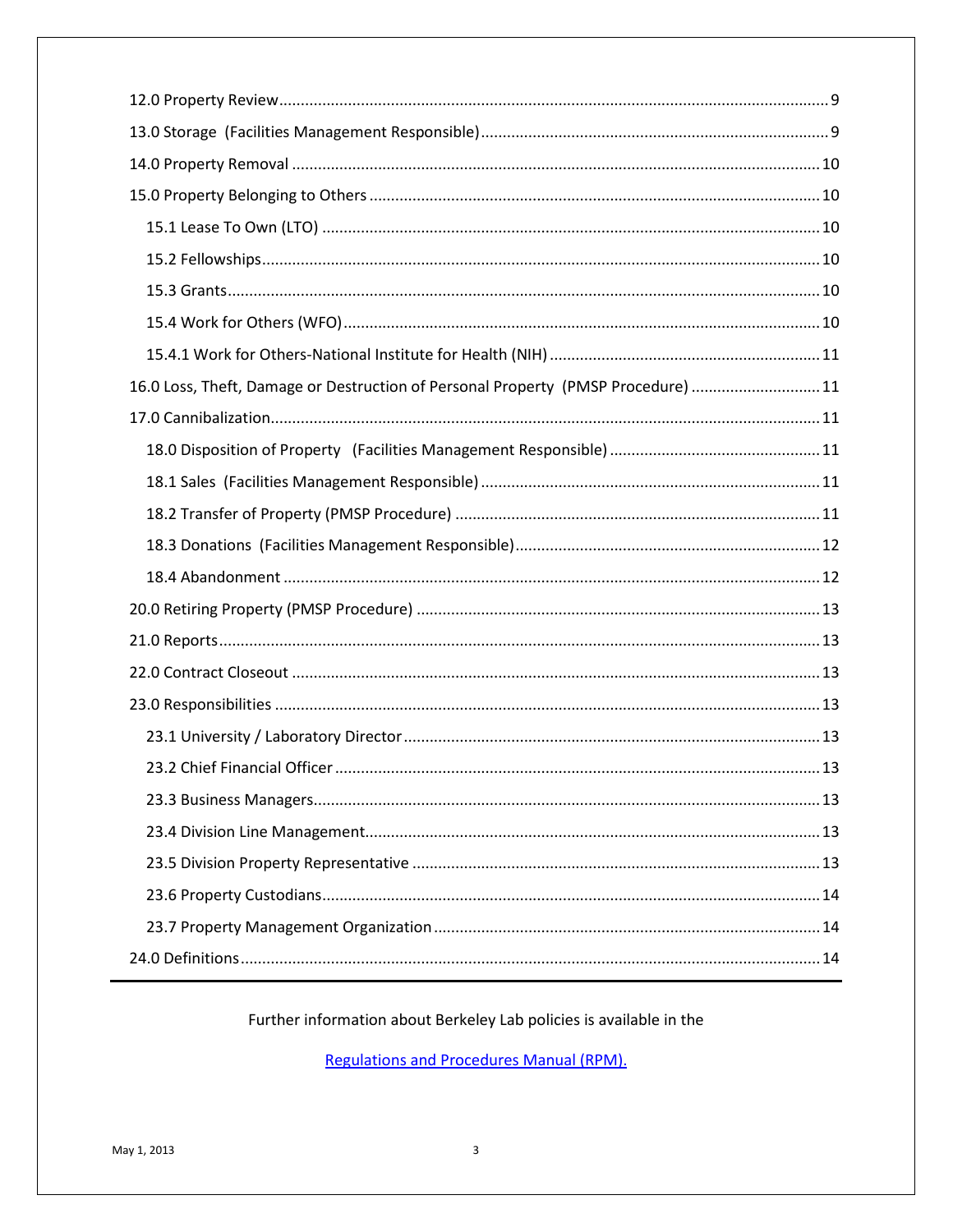#### <span id="page-3-0"></span>**Overview of Property Management Policies**

This Manual sets forth the Property Management policies governing the acquisition, management, and disposition of Government property entrusted to Lawrence Berkeley National Laboratory (LBNL) by the U.S. Department of Energy (DOE). These policies reflect the requirements defined in Contract 31, between the University of California and the DOE, for managing Government property as well as internally established policy. This Policy Manual has been reviewed and approved by the DOE, and any significant changes to or deviations from the policies defined in this manual must be approved by the DOE.

#### <span id="page-3-1"></span>**1.0 General Property Policies**

#### <span id="page-3-2"></span>**1.1 Official Use Regulations**

All property purchased by the Laboratory with DOE funds is U.S. Government property and must be used solely for official purposes, which are defined as, "the performance or support of Laboratory work or other purposes authorized by the Laboratory." This policy recognizes "Acceptable Use" of a Government asset by a Laboratory employee as defined in RPM Section 9.01.

#### <span id="page-3-3"></span>**1.2 Non Government Owned Property**

Non Government owned personal property shall not be installed in, affixed to, or otherwise made a part of, any Government-owned personal or real property such that it becomes inseparable from or causes the Government property to lose its identity.

#### <span id="page-3-4"></span>**1.3 Theft of Laboratory Property**

Theft, illegal possession, unlawful disposition, appropriation, or misuse of Government property constitutes federal offenses. Persons who engage in conduct prohibited by the Laboratory Property Management policies are subject to corrective action up to and including dismissal.

#### <span id="page-3-5"></span>**1.4 Non-Laboratory Employees**

Non-Laboratory employees who are furnished Government property in the name of an employee (Custodian) are responsible for following Laboratory Property Management policy.

#### <span id="page-3-6"></span>**1.5 Gifts of Property**

The Laboratory may not accept gifts of personal property. Gifts may be given to the University of California and used at the Laboratory. The Office of Sponsored Projects and Industry Partnerships process all gifts in accordance with University policy and submits documentation to Property Management. Property gifted to the University is identified as Property of Others.

#### <span id="page-3-7"></span>**1.6 Employee Termination**

When an employee's association with the Laboratory is terminated, it is the responsibility of the employee's supervisor to ensure that all property currently assigned to the employee is accounted for and reassigned to a new custodian. If such property is not reassigned within 30 days it will be assigned to the supervisor. Refer to Human Resources Termination Checkout Sheet.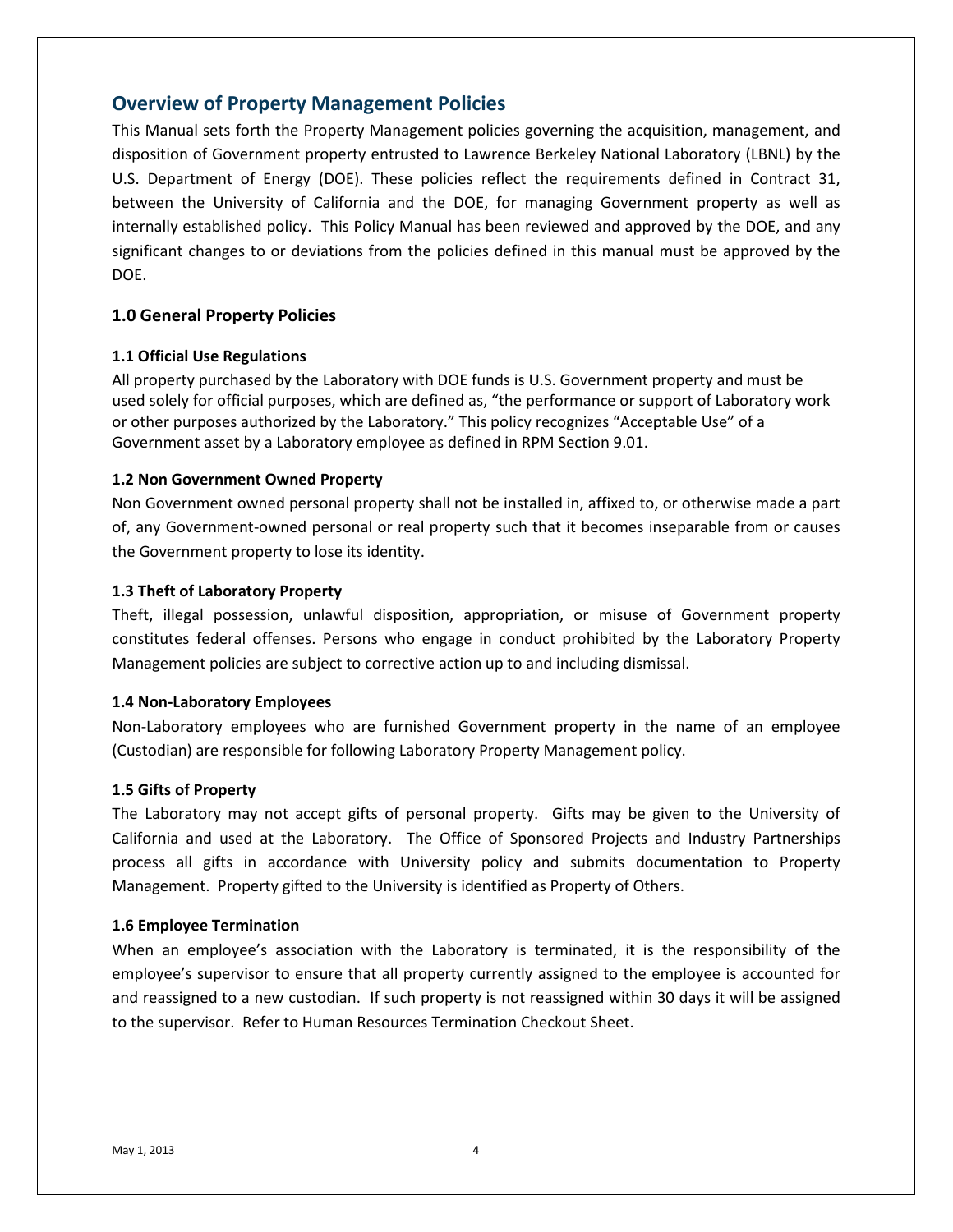#### <span id="page-4-0"></span>**1.7 Fleet Management**

In accordance with the prime contract, the Laboratory will comply with all applicable vehicle fleet regulations and/or will meet the requirements and regulations of the GSA Fleet Management organization. (Title 41 CFR 109, 41 CFR 102-5 and 102-34, and Executive Order 13423)

#### <span id="page-4-1"></span>**2.0 Identification of Property (Facilities Management Responsible)**

Whenever practical, the Laboratory shall identify and tag Government personal property as U.S. Government Property or U.S. DOE Property upon physical receipt or as early as reasonably possible after physical receipt. To the extent possible property items must be received in the Receiving Department or at an officially designated forward delivery location. Property tagging shall be completed as part of the official receiving function for accountable and administratively controlled property.

#### <span id="page-4-2"></span>**3.0 Accountable Property**

#### <span id="page-4-3"></span>**3.1 Equipment**

Functionally complete, non expendable assets that retain their identity and are not intended to be incorporated into another asset with an acquisition cost of at least \$ 10,000 and less than \$ 500,000 are considered equipment.

#### <span id="page-4-4"></span>**3.2 Capital Personal Property**

Personal property items with an original acquisition cost of \$ 500,000 or more are termed Capital Personal Property and are subject to annual inventory requirements.

#### <span id="page-4-5"></span>**3.3 Sensitive Property**

The Laboratory will prepare a list of personal property items considered to be Sensitive and submit it to the Site Office Contracting Officer annually, on October 1, for acceptance. The list will be posted on the Property Management website after acceptance. Precious metals and controlled substances are considered Sensitive Property by definition.

- Precious metals are specifically defined by the DOE as; Gold, Iridium, Osmium, Palladium, Platinum, Rhodium, Rhuthenium and Silver and are considered Sensitive Property by definition. Precious metals require stringent physical protection from receipt to disposition. Unused or unneeded metals must be returned to the DOE Business Center or have retention approved by the Site Manager on an annual basis. Only Laboratory career employees may be the custodian of precious metals.
- Controlled Substances are acquired, managed and disposed of in accordance with the Laboratory's Controlled Substance Security Plan and are considered Sensitive Property by definition. In general, Environment, Health and Safety has overall responsibility for Controlled Substances. Property Management is responsible for conducting and reporting the outcome of the required annual inventory. The Controlled Substance Security Plan is posted on the property website.

#### <span id="page-4-6"></span>**3.4 Other Accountable Property**

The Laboratory may designate other categories of property as accountable if it determines increasing controls over such property is in its best interests. The Laboratory has identified Laptop Computers,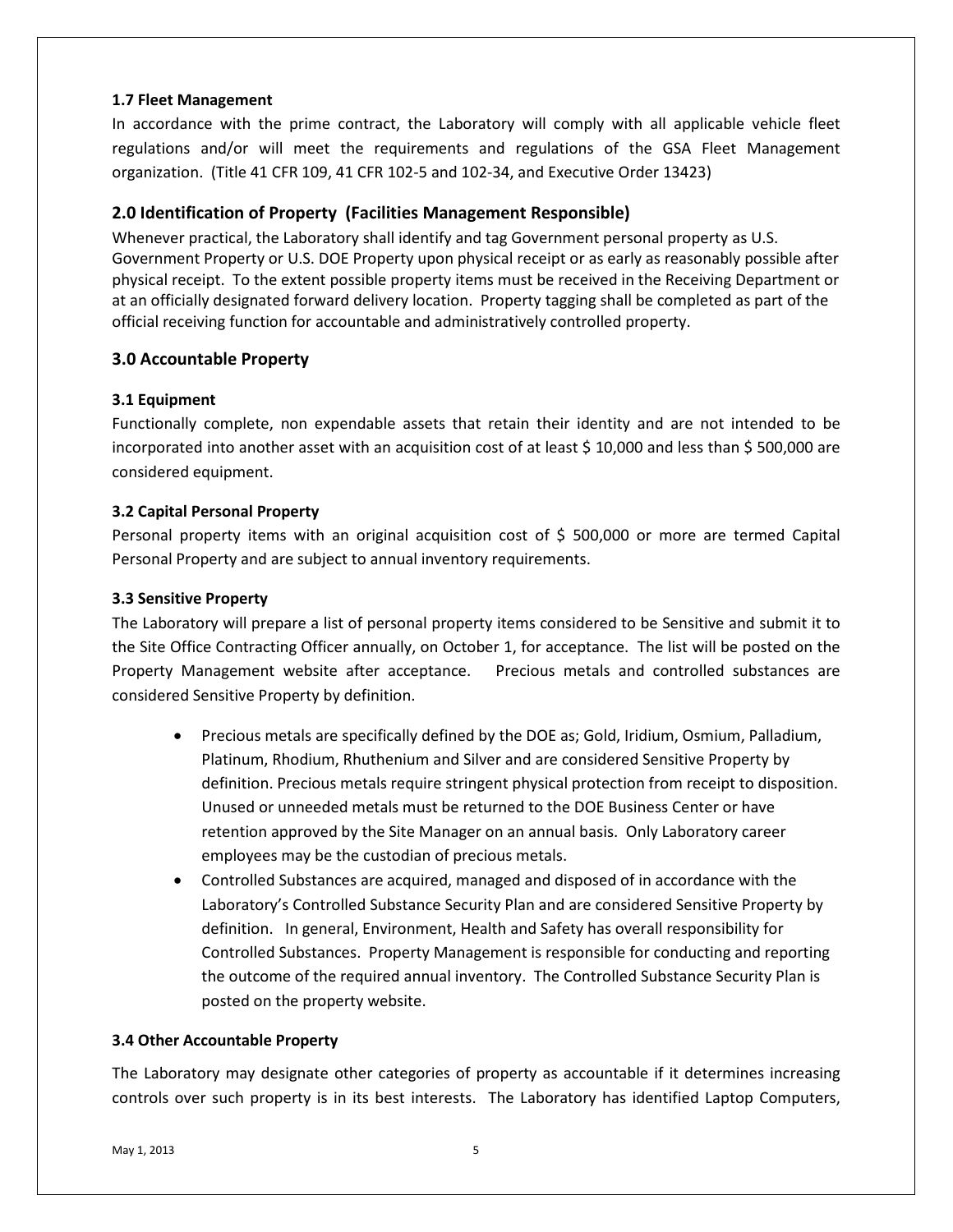Desktop Computers, Servers and Tablets as Other Accountable Property and placed them in a category called Attractive Property.

The Laboratory has identified the following items as Other Accountable Property. These items are barcoded and subject to inventory control.

- Laptop Computers
- Desktop Computers
- Tablets

#### <span id="page-5-0"></span>**3.5 High Risk Personal Property (HRPP) (PMSP Procedure)**

It is the policy of the Laboratory to identify HRPP as early as possible in its life cycle, and control it through disposition. High Risk property shall be identified in the personal property database, and is defined as property used in the nuclear fuel cycle, firearms, ammunition and explosives, nuclear and weapon components or nuclear weapon-like components *that do not contain nuclear material as listed in DOE O 474.2,* items on the Department of Commerce Control List, and items on the Department of State U.S. Munitions List.

#### <span id="page-5-1"></span>**3.6 Accountable Property Records**

The Laboratory maintains a record for each piece of accountable property that includes: (with the exception of Precious Metals and Controlled Substances)

- Property Control Number,
- Contract number or equivalent,
- Receipt or acceptance date,
- Description,
- Manufacturer and model number, serial number and/or National Stock Number,
- Unit acquisition cost,
- Quantity and unit of measure,
- Owner,
- Location,
- Use Status (active, storage, excess, retired)
- High Risk designation
- Condition Code.

#### <span id="page-5-2"></span>**4.0 Administratively Controlled Property**

Administratively controlled property is Government personal property that does not meet the definition of Accountable Property and is not subject to inventory. Administrative controls, to the extent practicable, are placed on all property, regardless of useful life, cost, or sensitivity. Administratively controlled property, to the extent practicable, is identified/marked as U.S. Government Property or U.S. DOE Property using an orange sticker. Administratively controlled property is not subject to inventory controls.

#### <span id="page-5-3"></span>**4.1 Related Real Property**

Accountable personal property procured with the intent of permanently affixing it to real property for the useful life of the personal property procured or the real property that it is being affixed to, whichever is shorter, shall not be barcode tagged or if previously barcode tagged may be de-tagged and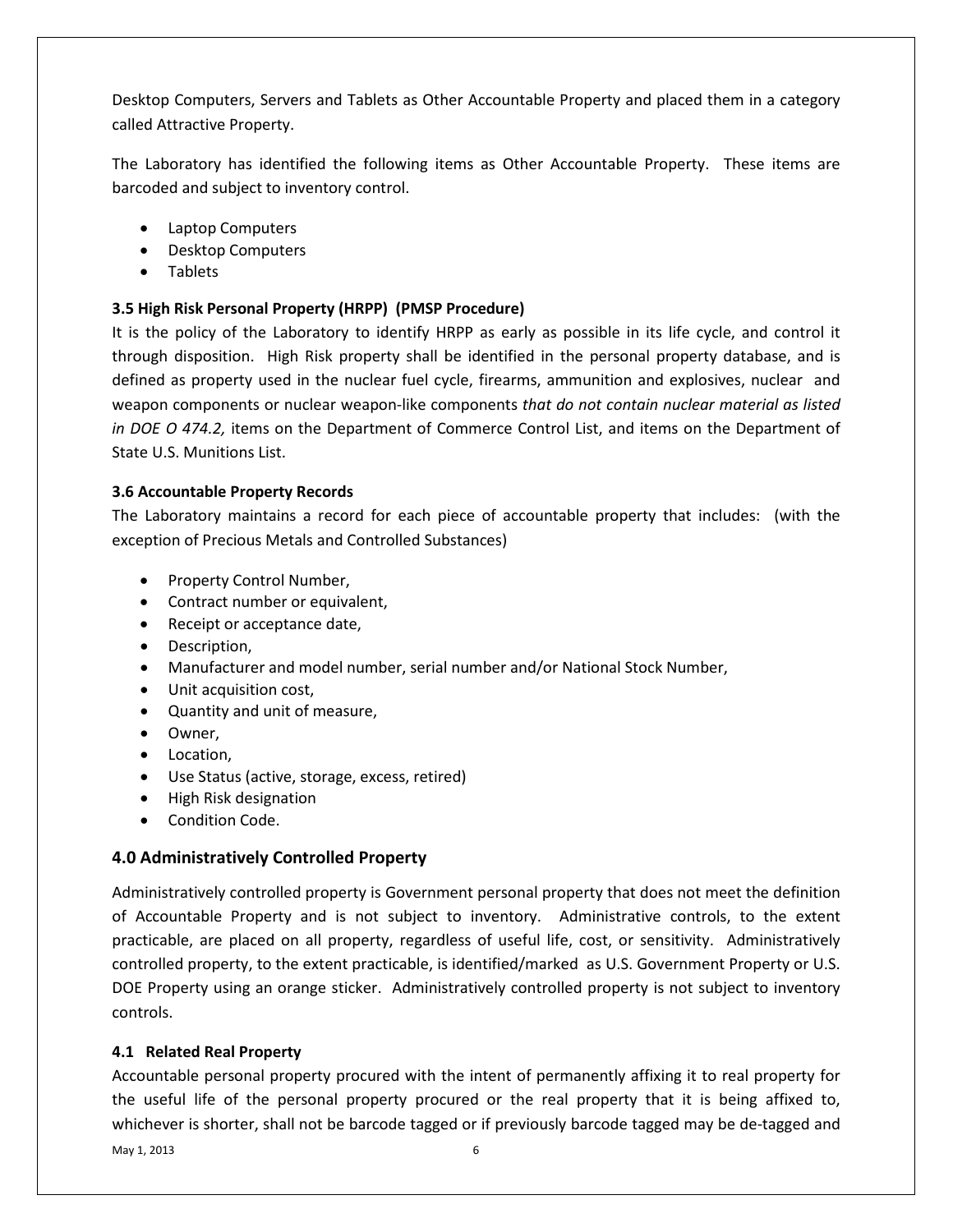retired with the approval of the Property Manager. A written request signed by the Division Business Manager justifying the action shall be submitted to the Property Manager for review. De-tagging the asset shall not take place until the Property Manager has provided a written decision.

#### <span id="page-6-0"></span>**5.0 Marking Government Property**

Government Property will be marked to establish ownership.

#### <span id="page-6-1"></span>**5.1 Accountable Property**

- Equipment items costing \$ 10, 000 or more and less than \$ 500,000----barcode
- Capital Personal Property items costing \$ 500,000 or more----barcode
- Sensitive Property
	- o Precious Metals----no marking, inventory control
	- o Controlled Substances----no marking, inventory control
- Other Accountable Property (Attractive Property)----barcode
	- o Laptop Computers
	- o Desktop Computers
	- o Tablets
- High Risk Personal Property ----barcode

#### <span id="page-6-2"></span>**5.2 Administrative Property**

- Items tagged identifying them as Government Property with orange sticker
- No barcode applied
- Not subject to inventory
- Subjected to various administrative controls

#### <span id="page-6-3"></span>**6.0 Physical Inventories (PMSP Procedure)**

Property Management shall prepare and submit an Annual Inventory Plan to the Site Office on or before November 1, of each year. The plan provides the scope, schedule and protocols for the following inventories.

| Accountable Property                                                                                                           | <b>Inventory Frequency</b> | Performance Target | Inventory Method |
|--------------------------------------------------------------------------------------------------------------------------------|----------------------------|--------------------|------------------|
| Acquisition Cost $>5$ 10 K< \$<br>500 K                                                                                        | Every Third Year           | 98%                | CO Approved      |
| Sensitive<br><b>Precious Metals</b><br>Controlled<br>Substance                                                                 | Annually                   | 100%               | CO Approved      |
| High Risk Personal Property<br>(HRPP)                                                                                          | Annually                   | 100 %              | CO Approved      |
| Capital $>$ \$ 500 k                                                                                                           | Annually                   | 100 %              | CO Approved      |
| <b>Other Accountable</b><br><b>Property (Attractive</b><br>Property)<br>Laptop Computers<br>Desktop Computer<br><b>Tablets</b> | Every Third Year           | 98%                | CO Approved      |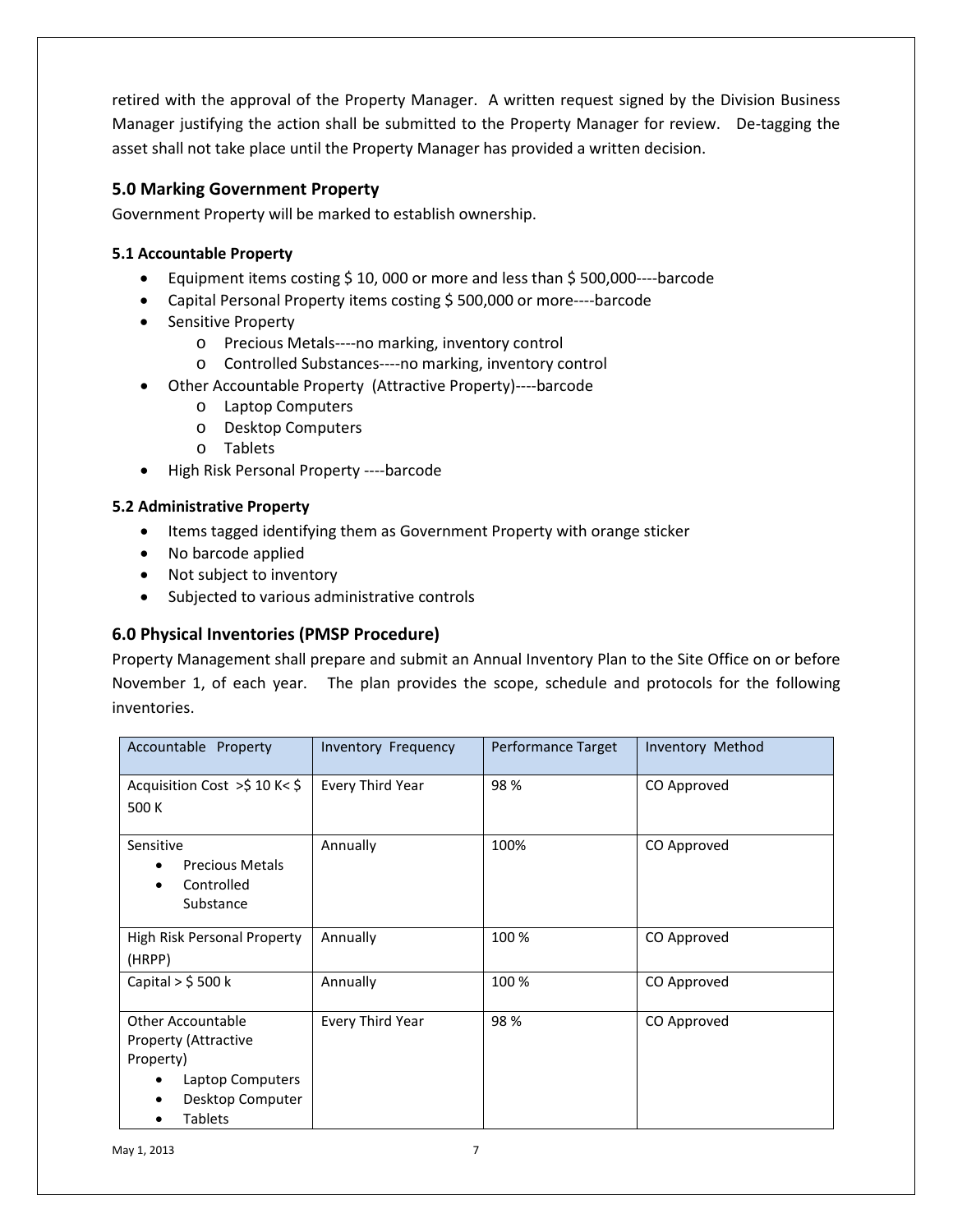| <b>Stores</b> | CO Approve | 99 % of cost | <b>Physical Count</b> |
|---------------|------------|--------------|-----------------------|
|               |            | 98 % by item |                       |

Submission by the Laboratory of the final inventory report to the Site Office Contracting Officer will be considered the request to retire those assets identified in the report as unfound. Acceptance by the Contracting Officer of the report without additional comments will be considered authorization to retire the assets that were not located during the inventory from the Asset Management System. Security will be provided a copy of the inventory report.

#### <span id="page-7-0"></span>**7.0 Subcontractor Property (PMSP Procedure)**

Property that is furnished to (Government Furnished Property (GFP))or acquired by a subcontractor (Subcontractor Acquired Property (SAP)) in the course of performing work under a subcontract, purchase order, or any other procurement action or funding document written by Procurement is Government property, unless otherwise specified in the subcontract.

Subcontractors are accountable for all government property in their possession, and they must manage, control, and protect that property in a manner consistent with the Laboratory's Property Management Policies.

GFP and SAP that meet the definition of Accountable Personal Property are subject to all inventory controls and requirements.

#### <span id="page-7-1"></span>**8.0 Fabricated Property (PMSP Procedure)**

Fabricated property is personal property that is constructed on site at LBNL. Upon written notification from Property Accounting, Property Management will barcode tag fabricated assets that meet the definition of Accountable Property and create the assets in the property database. Property Management will not create an asset if the property item cannot be physically inspected and tagged.

#### <span id="page-7-2"></span>**9.0 Loaning Government Property (PMSP Procedure)**

Government property that is not excess may be loaned for research, studies and other efforts that result in benefits to both the Laboratory and the borrower. Property may be loaned to other DOE facilities or contractors, federal agencies or an organization that has a valid Federal contract, financial assistance agreement, treaty, international or cooperative agreement. A loan of Government property must be documented with an approved DOE F 4420.2, U.S. Department of Energy Personal Property Loan Agreement that clearly identifies that high risk, export control and hazardous material reviews have been conducted. The Laboratory will not procure or retain property for the purpose of making a loan. Property will not be loaned to consultants for work under a consulting agreement with the Laboratory and property shall not be loaned to an individual.

#### <span id="page-7-3"></span>**9.1 Domestic Loan**

- Initial loan period not to exceed 5 years
- Requires Site Office Contracting Officer approval
- Property Manager may approve subsequent modifications or term extensions
- May lend to local agencies in support of health, safety or security emergencies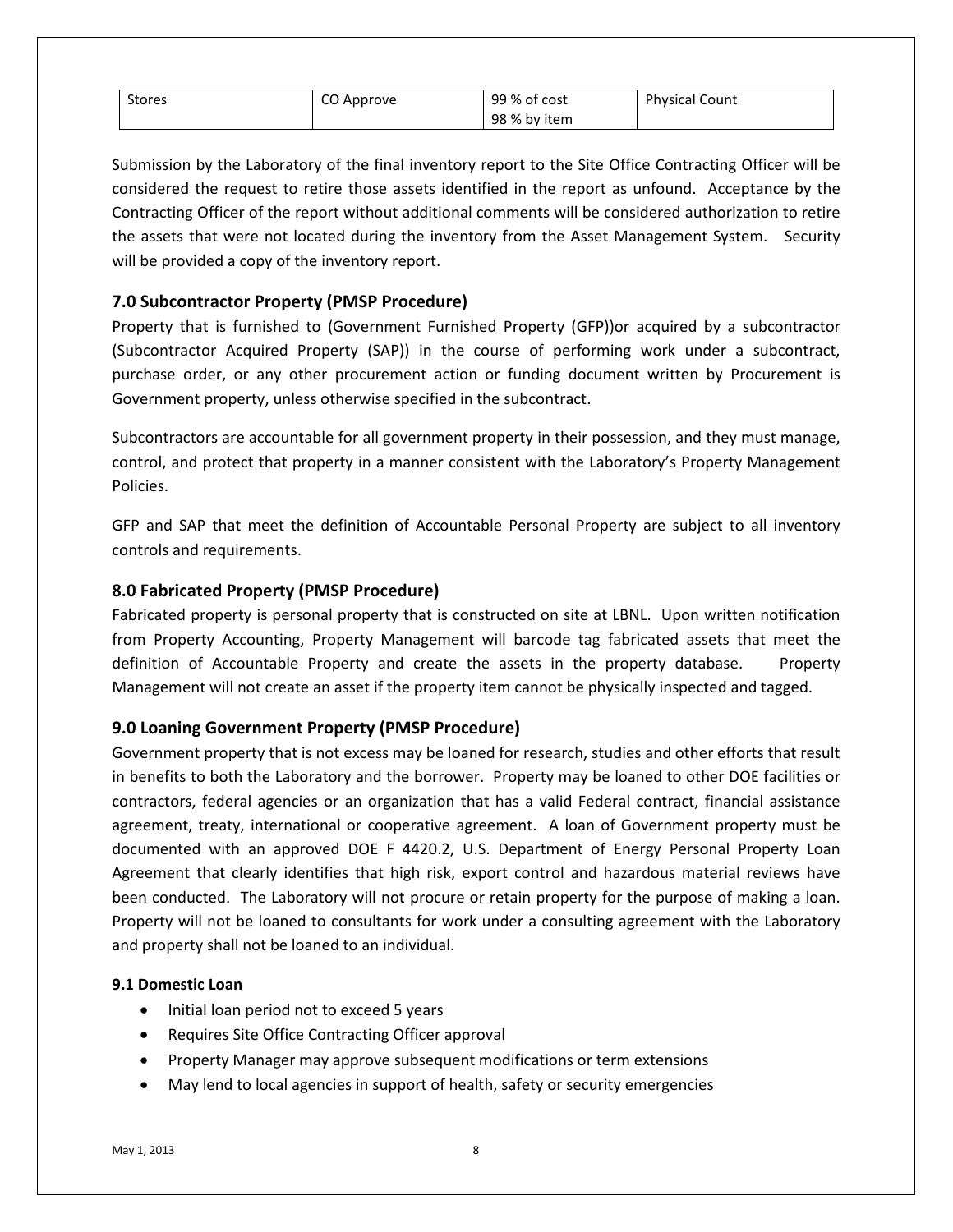#### <span id="page-8-0"></span>**9.2 Foreign Loans**

- All foreign loans are submitted to the Site Office for initial review and subsequent submission to the OPMO and Property Executive for approval
- Loan period up to 5 years or the length of the collaborative agreement
- The country-to-country or collaborative agreement must still be in effect to allow loan modifications
- Site Office Contracting Officer can approve subsequent changes to an approved foreign loan

#### <span id="page-8-1"></span>**10.0 Collaboration**

Laboratory property provided as LBNL support to a formal collaboration is not considered to be a loan and is managed in accordance with the policies in this manual. Such property remains accountable to the steward and custodian of record until the collaborative effort ends, and the property is returned to the Laboratory. A formal collaboration must be supported by a written agreement.

#### <span id="page-8-2"></span>**11.0 Borrowing Property**

#### <span id="page-8-3"></span>**11.1 Property Borrowed for Use (PMSP Procedure)**

Property may be borrowed from other Department of Energy facilities, other Federal Agencies or private sector organizations (educational, research, non-profit) not to include vendors. Borrows should be for a relatively short period of time. Such borrows are managed, tracked and controlled by the Laboratory using the lending organization's loan agreement as the source document. Electrical property that has not been listed or accepted by a Nationally Recognized Testing Laboratory (NRTL) may not be used until it has been inspected by the Authority Having Jurisdiction (AHJ). The Property Manager must approve all borrows for use.

#### <span id="page-8-4"></span>**11.2 Property Borrowed for Testing**

Property may be borrowed from a commercial vendor for testing or evaluation. Property that is borrowed for testing and evaluation is approved, managed, tracked and controlled by the division executing the borrow. The custodian is responsible for assuring that all Legal, Procurement and EH&S requirements are addressed prior to executing the borrow or commencing with the testing or evaluation. A Borrow for Testing does not establish or imply an obligation on the part of the Laboratory to do other than return the property at the conclusion of the test.

#### <span id="page-8-5"></span>**12.0 Property Review**

The core Property Group validates the accuracy of the asset management system by conducting periodic spot checks of division's property in terms of location and custodian, and self assessing property processes against approved operating procedures.

#### <span id="page-8-6"></span>**13.0 Storage (Facilities Management Responsible)**

When it is deemed necessary personal property may be placed into storage. The primary justifications for placing property into storage are: (1) Inadequate space exists on the main site, (2) a known or potential future need exists for the property, Equipment Held For Future Projects (EHFFP) and (3) the property being stored is a replacement (SPARES) for existing property currently in use.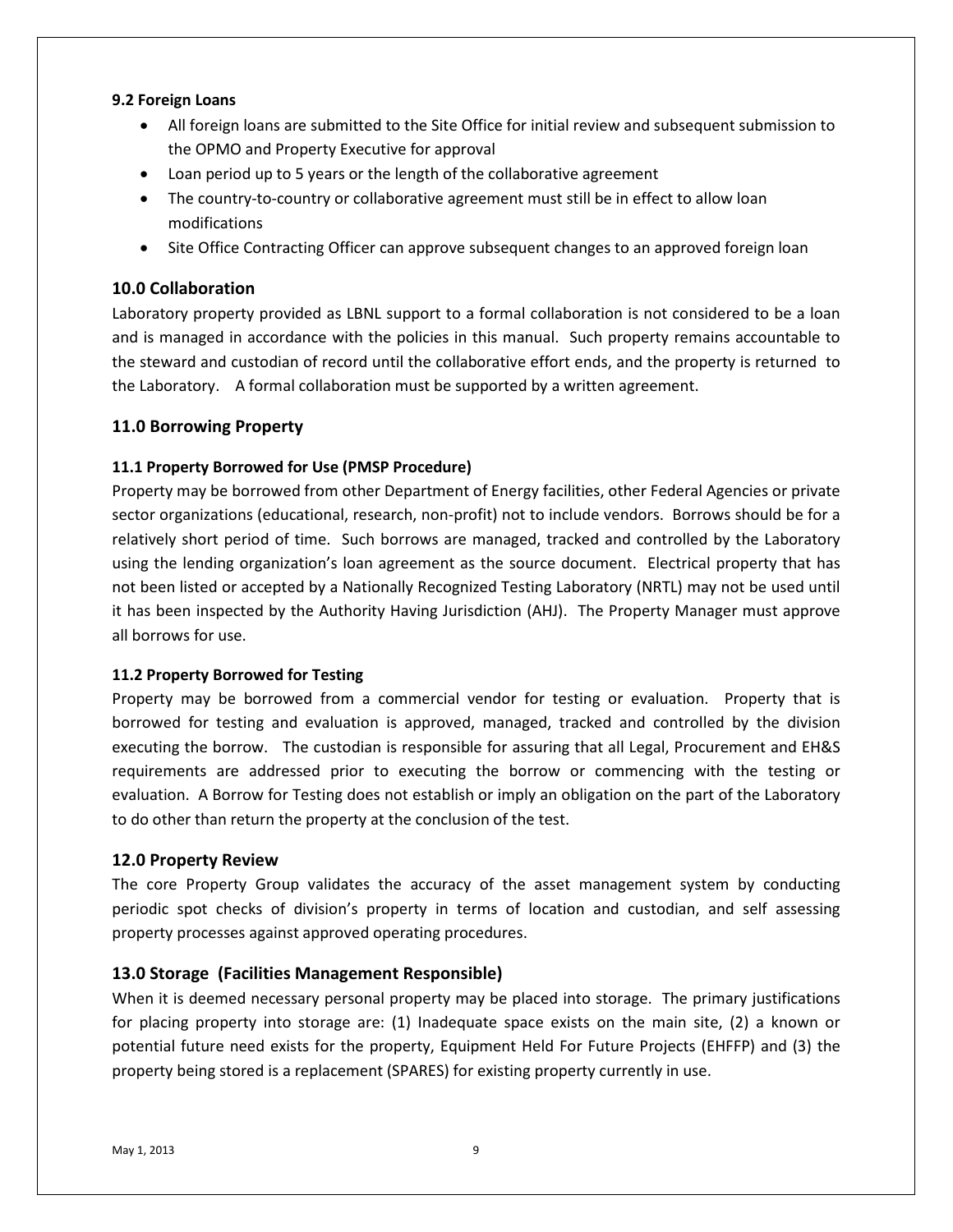#### <span id="page-9-0"></span>**14.0 Property Removal**

Property that is officially assigned to a steward and custodian may be removed from the Laboratory to accomplish work that is in support of the Laboratory's mission. This policy applies to the removal of all property in the custody of the Laboratory, all property identified as property of the Laboratory, and all property known by the individual removing the item to be in the custody of the Laboratory. It is the responsibility of each division to approve and document the removal of property from the Laboratory that is under their stewardship.

#### <span id="page-9-1"></span>**15.0 Property Belonging to Others**

Property belonging to others is personal property that is in the custody of the Laboratory but that the Laboratory does not hold title to; it may belong to other DOE contractors, federal agencies, vendors, subcontractors or other entities. The general rule is that such property will not be barcode tagged, it will be identified with a Property of Others sticker. The Property Representative for the division with custody of the asset is responsible for applying the Property of Others sticker.

All property belonging to others must be supported by a borrow agreement, lease agreement, subcontract, MOU/MOA or Work For Others Agreement that establishes a formal relationship between the Laboratory and other party and defines and limits the Laboratory's liability for the property. Personal property not supported by such an agreement is prohibited from being brought onto/into Laboratory space.

#### <span id="page-9-2"></span>**15.1 Lease To Own (LTO)**

Lease To Own (LTO) property that meets the criteria for tagging is an exception to the general rule for property belonging to others, and must be tagged, recorded in the Asset Management System and tracked. The Asset Management System must reflect that title rests with the lessor until the final payment is made, at which time the title shall be changed to reflect the Department of Energy (DOE).

#### <span id="page-9-3"></span>**15.2 Fellowships**

Fellowships are awards to an individual, not to the Laboratory and are not made with DOE funds. Property acquired using funds provided under a fellowship, if known at the time of acquisition, will be identified with a Property of Others sticker. Such property may travel with the fellow, as in the case of a Seaborg Fellowship, when he leaves the Laboratory to pursue research at another facility. Title does not rest with the Government.

#### <span id="page-9-4"></span>**15.3 Grants**

Grants are normally made to the University and not to the Laboratory. If property is acquired with grant funds awarded to the Laboratory, the specific grant must be reviewed to determine who holds title to the property. If the grant is silent as to title then title to any property purchased with grant funds shall be recorded as resting with the Government, barcode tagged and recorded into the Asset Management System.

#### <span id="page-9-5"></span>**15.4 Work for Others (WFO)**

The final determination of where title rests for property purchased with funds flowing from Work for Others (WFO) Agreements will not be made until the WFO agreement is completed. The general rule is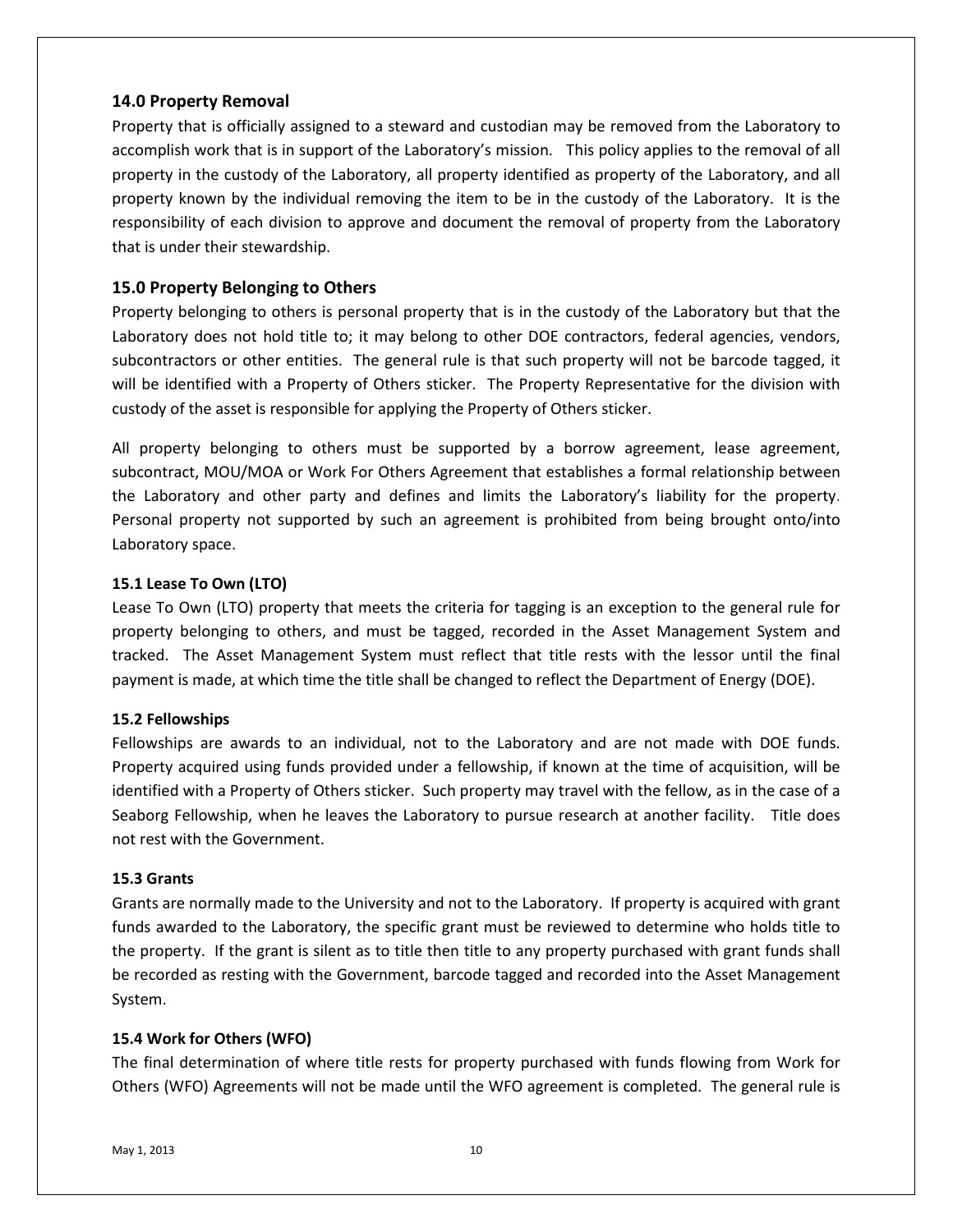that property costing \$ 5,000 or more will belong to the sponsor and property costing less than \$ 5,000 will become the property of the Laboratory.

#### <span id="page-10-0"></span>**15.4.1 Work for Others-National Institute for Health (NIH)**

All property purchased by the Laboratory, under Work for Others Agreements funded by the National Institute for Health (NIH) is a standing exception to Section 15.4. Title to such property rests with the Regents and not the Government.

#### <span id="page-10-1"></span>**16.0 Loss, Theft, Damage or Destruction of Personal Property (PMSP Procedure)**

All losses (including thefts), damage or destruction of personal property will be reported to the Site Office in writing, within 24 hours of the core Property Group becoming aware of the loss**.**

#### <span id="page-10-2"></span>**17.0 Cannibalization**

Serviceable parts may be removed from one item of Government equipment, rendering that piece of equipment useless, and installed on another item of Government equipment to extend its useful life or negate the need to purchase a new piece of equipment. The act of Cannibalizing a piece of Government property must be cost effective and requires the advance approval of Property Management. (48 CFR Subpart 45.101)

#### <span id="page-10-3"></span>**18.0 Disposition of Property (Facilities Management Responsible)**

Personal property (accountable and administrative) that has been determined to be excess to the needs of the Laboratory must be made available to other DOE facilities by screening through the Energy Asset Disposal System (EADS). The Laboratory will determine the most beneficial method for final disposition of excess and scrap material to minimize waste and to maximize reutilization and proceeds. Prior to disposition (sale, transfer, donation or abandonment) personal property will be:

- Clearly identified as being contamination free and authorized for transfer, sale or donation
- Sanitized to ensure removal or destruction of data/information when required by the sites Cyber Security Management Approach. Information Technology Division is responsible for the policy and procedure for cleaning, sanitizing or destruction of information system storage media and memory devices. The execution of the policy and procedures is assigned to the Facilities Warehouse Operations
- Reviewed and clearly identified as HRPP, consistent with the scope of DOE Order 580.1A (CRD), and screened accordingly.

#### <span id="page-10-4"></span>**18.1 Sales (Facilities Management Responsible)**

Property may be sold after completing the excess screening process. Sales of surplus items may be accomplished by bid lot, on line or scrap sales. Government markings shall be removed from assets at the time of sale.

#### <span id="page-10-5"></span>**18.2 Transfer of Property (PMSP Procedure)**

Property that is no longer needed may be transferred outside the Laboratory. Property may be transferred to other DOE facilities, to other federal agencies, or to other public (nonfederal) agencies. Property being transferred to another DOE facility or DOE contractor is not subject to screening. The Property Manager shall determine whether property being transferred to another federal agency or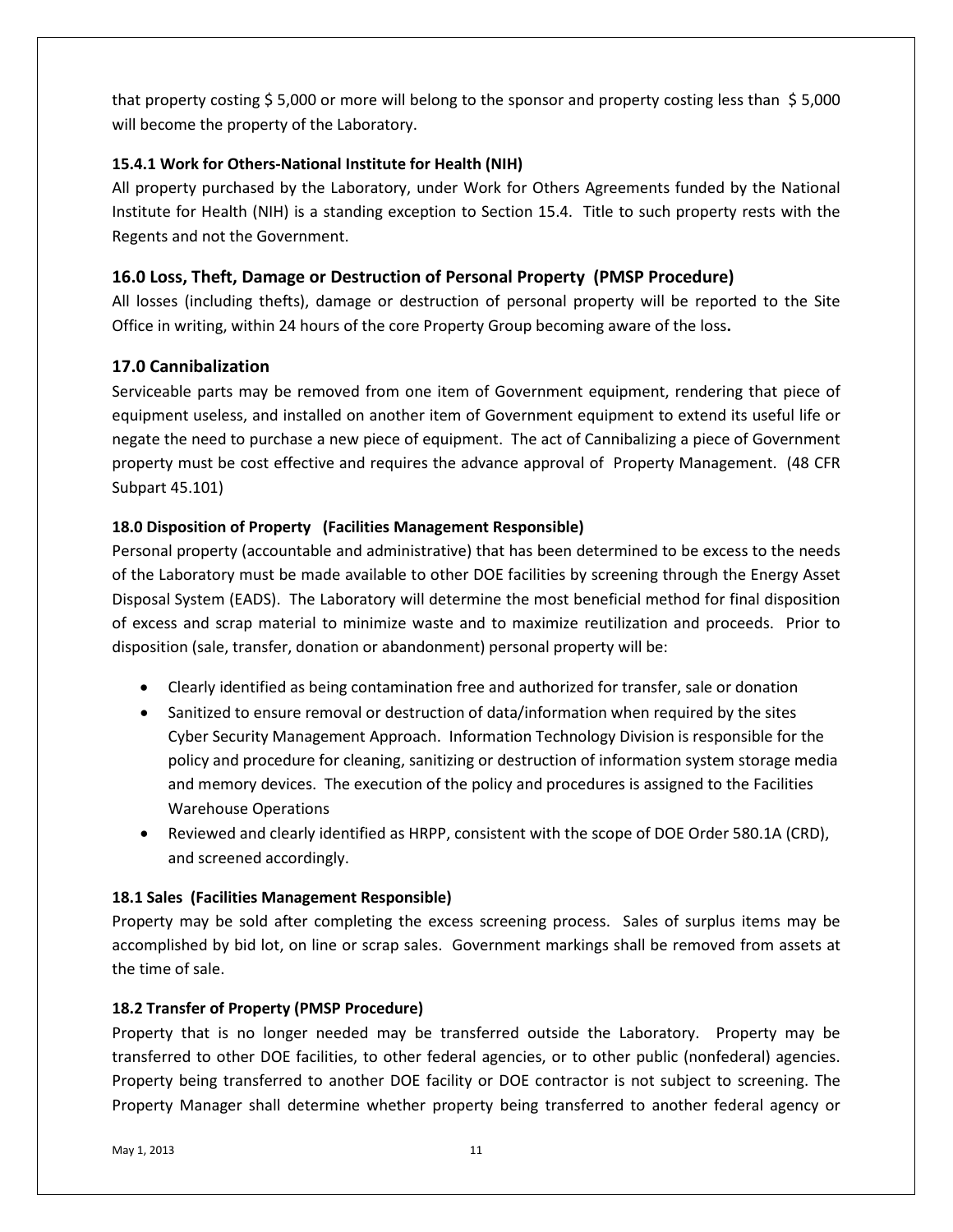public (non-federal) agency will be screened depending on the circumstances. Property may, with Property Manager approval, be accepted as being transferred into the Laboratory.

The Property Manager approves all domestic transfer orders, with the exception of vehicle transfers. All vehicle transfers, both transfers in and transfers out, must be reviewed and approved by the Site Office Contracting Officer.

Foreign transfer requests are submitted to the Site Office for initial review. The request is then submitted to the OPMO for final review and submission to the Property Executive for approval.

#### <span id="page-11-0"></span>**18.3 Donations (Facilities Management Responsible)**

Excess personal property that has completed appropriate screening through the Energy Asset Disposal System (EADS) and has become surplus to the needs of DOE may be considered for donation. The mechanism to accomplish the donation is the Laboratory Equipment Donation Grant Program (LEDP).

In support of Executive Order 12999, computers and related peripheral equipment may be donated to schools and educational non-profit organizations through the Computers for Learning (CFL) program. The CFL program is managed by GSA.

The donation of books and other printed material purchased by the Laboratory from commercial sources may be approved for donation to K-12 schools by the Property Manager. Books and other printed material must be excess to Laboratory needs but do not have to be screened prior to donation/gifting.

#### <span id="page-11-1"></span>**18.4 Abandonment**

- Domestic
	- o Property, in an off-site domestic location may be abandoned if it has no known need at the Laboratory and its estimated Fair Market Value (estimated proceeds from sale) is less than the cost of its care and handling in returning it to the Laboratory. In making the decision to abandon property or not, its current use or need should be taken into consideration. The Property Manager is authorized to approve domestic abandonments and to determine whether it is in the best interests of the Government to screen property prior to abandonment. The Basis for Domestic Abandonments checklist is used to support the Property Managers decision.
- Foreign
	- o All foreign abandonments are submitted to the OPMO, through the Site Office, for submission to the Property Executive for approval. The foreign entity must provide written acceptance of personal property.

#### **18.5 Trade In**

All Trade Ins are processed through Procurement in accordance with Procurement Standard Practice, 45.3 Exchange or Upgrade of Government Property. This includes property under warranty where the vendor has a policy of replacement rather than repair. Upon receipt of a completed Exchange (Trade/Trade In) Or Upgrade Notification Form and Shipping Document, or suitable documentation indicating an asset has been transported off Site for trade in, Property Management will retire the asset from the asset management system.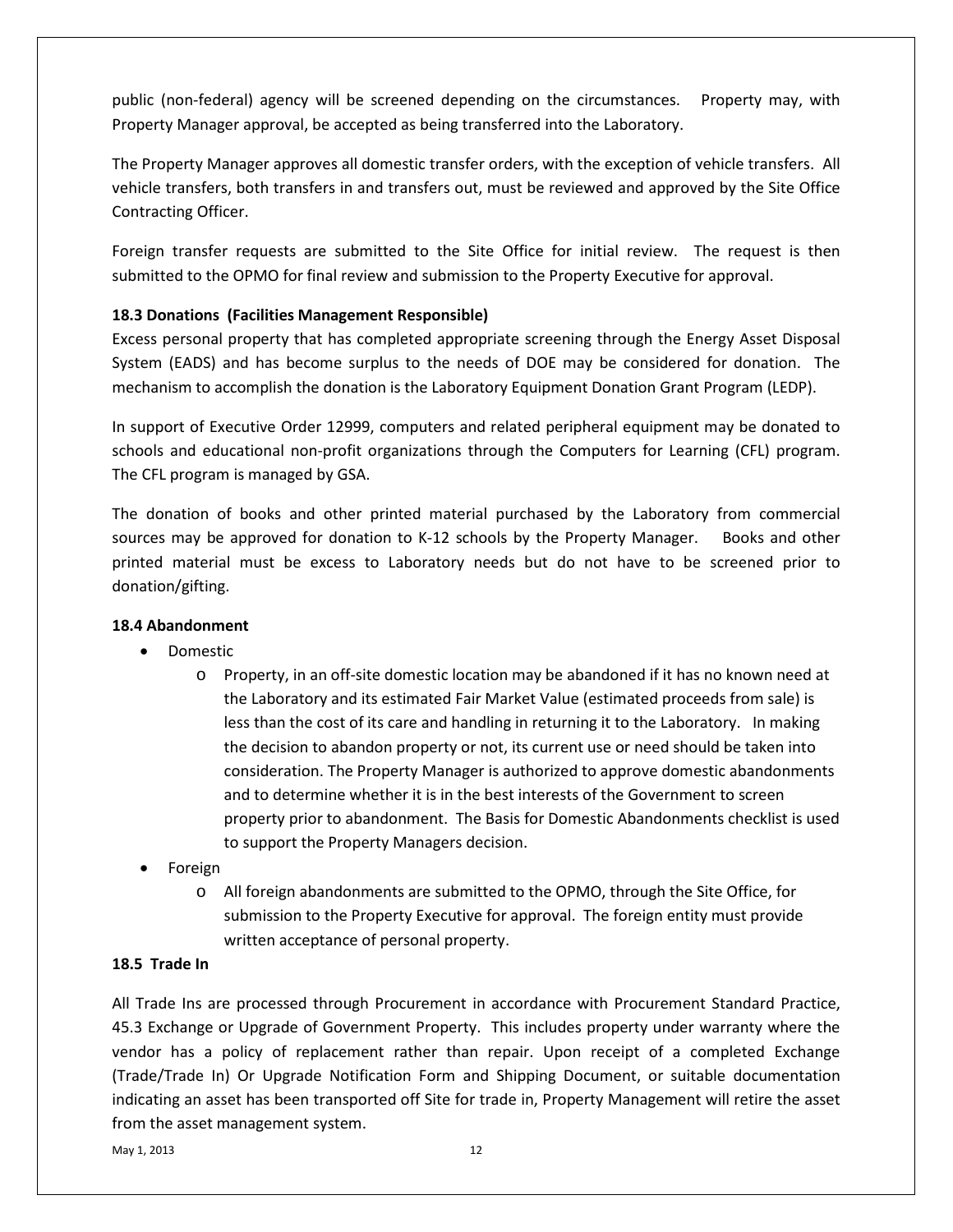Any adjustment to the acquisition cost of a new capital asset, based on trade-in, is the responsibility of Property Accounting.

#### <span id="page-12-0"></span>**20.0 Retiring Property (PMSP Procedure)**

The Laboratory will utilize the Request to Retire Personal Property form to document each piece of accountable personal property being retired from the property system. The Property Manager must approve all retirements.

#### <span id="page-12-1"></span>**21.0 Reports**

The Laboratory will submit all reports required by 41 CFR Chapter 102 and internal DOE reports to the Site Office Contracting Officer by the established due date. See attachment I,Personal Property Management Authorities Document for list of reports.

#### <span id="page-12-2"></span>**22.0 Contract Closeout**

The Laboratory will prepare and submit to the Site Office Contracting Officer a Contract Closeout Inventory Plan prior to initiating a closeout inventory. The plan will identify the scope, schedule and protocol for the closeout inventory, and specifically address how the official transfer of responsibility and accountability for personal property under contract 31 will be made from the Regents of the University of California to the successor contractor.

#### <span id="page-12-3"></span>**23.0 Responsibilities**

#### <span id="page-12-4"></span>**23.1 University / Laboratory Director**

The University of California, through the Berkeley Laboratory Director, is responsible for the acquisition, management and disposition of all Government personal property in the custody of the Laboratory. The responsibility flows to the Deputy Director, Chief Operating Officer and Division Directors.

#### <span id="page-12-5"></span>**23.2 Chief Financial Officer**

The Chief Financial Officer is responsible for assuring the development and implementation of an effective Property Management Program.

#### <span id="page-12-6"></span>**23.3 Business Managers**

Business Managers represent the Division Director in the execution of divisional property management responsibilities.

#### <span id="page-12-7"></span>**23.4 Division Line Management**

Division Line Management is responsible for informing all property custodians/users of their responsibilities toward property, and ensuring property management procedures are followed. Line Management determines the need for assigning accountable property to custodians. Line Management takes corrective action on violations of property management policy.

#### <span id="page-12-8"></span>**23.5 Division Property Representative**

Property Representatives are responsible for executing and/or coordinating several specifically defined decentralized property management activities and act to promote Division compliance with property procedures. Property Representatives are responsible for ensuring that all division property records are accurate and current.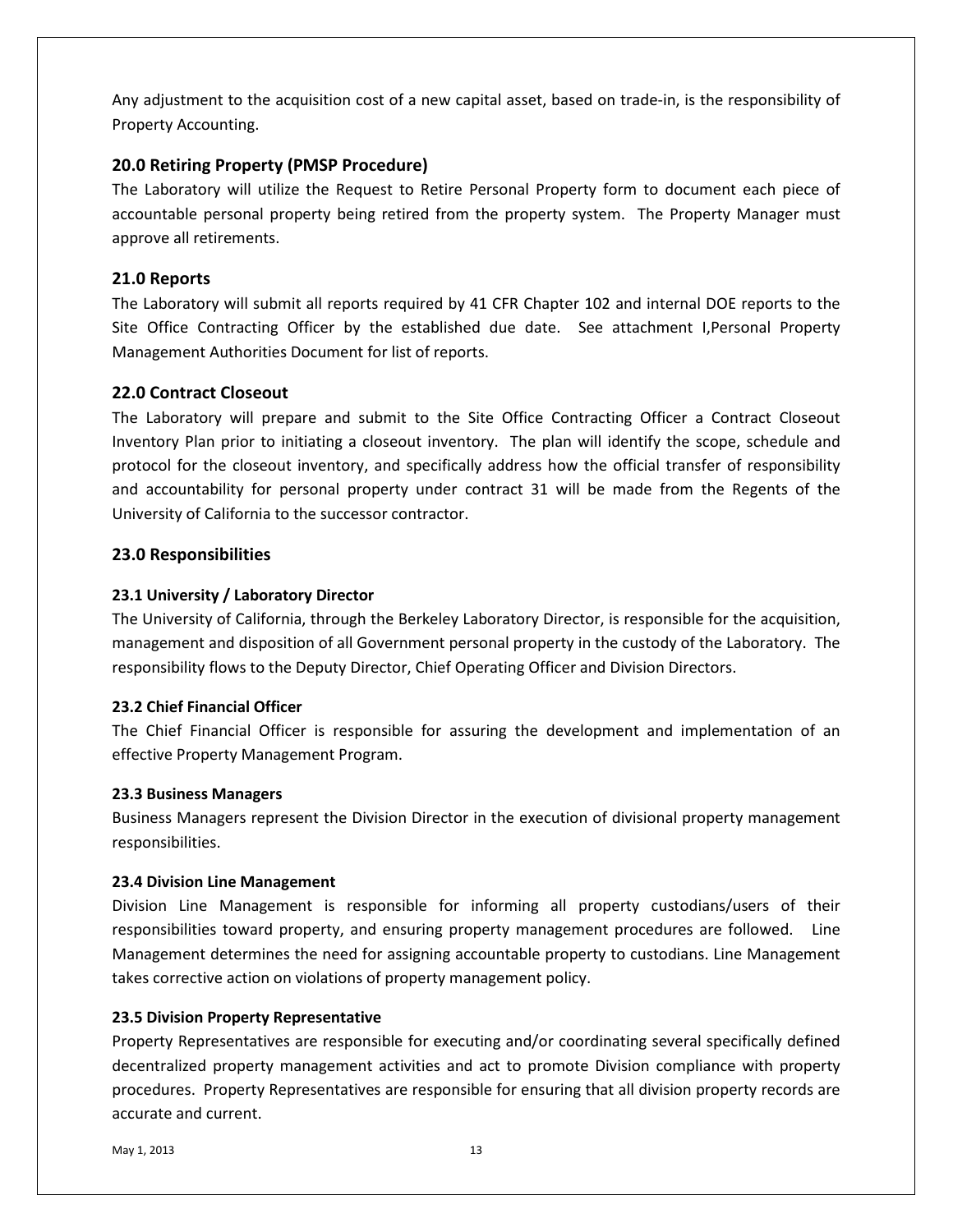#### <span id="page-13-0"></span>**23.6 Property Custodians**

Property Custodians must follow Laboratory Property Management policies and procedures and take reasonable measures to safeguard property against theft, loss, destruction, and damage consistent with the environment in which the property is being properly used. Lost or stolen property must be reported to the Security Office, their Property Representative and the core Property Management Group immediately upon becoming aware of the loss or theft. Property custodians may be held financially liable for repair or replacement of property that is lost, damaged, destroyed or stolen due to the willful misconduct or negligence of the custodian.

#### <span id="page-13-1"></span>**23.7 Property Management Organization**

Property Management is responsible for the development of property policy and implementing procedures that ensure support for the Laboratory's mission while operating within the terms of the University's contract with DOE. The Core Property Group is also responsible for quality assurance, division oversight, and inventory management and for providing the necessary tools to divisions in terms of training, support and guidance to allow them to adequately manage the Government property assigned to them.

#### <span id="page-13-2"></span>**24.0 Definitions**

**Acceptance** - For the purpose of this document, a Government review of contractor processes, systems or products, so as to determine compliance with contract requirements or specifications.

**Approval** - For the purpose of this document, a formal Government approbation or permission to proceed with contract performance, as defined by the contract.

**Administratively controlled items** - Personal property items for which there is no Departmental requirement for formal property records to be maintained; not subject to inventory.

**Cannibalization -** To remove serviceable parts from one item of equipment in order to install them on another item of equipment (48 CFR Subpart 45.101).

**Controlled Unclassified Information (CUI) -** Unclassified information that is controlled within DOE because its release could cause damage. CUI within DOE encompasses Official Use Only (OUO) and Unclassified Nuclear Information (UCNI). OUO includes information such as Personally Identifiable Information, Export Controlled Information, proprietary information, and other information not covered by other DOE directives. CUI is also a developing Government-wide policy governed by Executive Order 13556, Controlled Unclassified Information, which will mandate uniform standards for the control of unclassified information within the Government.

**Equipment -** A tangible asset that is functionally complete for its intended purpose, durable, nonexpendable, and needed for the performance of a contract. Equipment is not intended for sale, and does not ordinarily lose its identity or become a component part of another article when put into use (48 CFR Subpart 45.101).

**Explosive -** Any chemical compound or mechanical mixture which is designed to function as an explosive, or chemical compound which functions through self-reaction as an explosive, and which, when subjected to heat, impact, friction, shock, or other suitable initiation stimulus, undergoes a very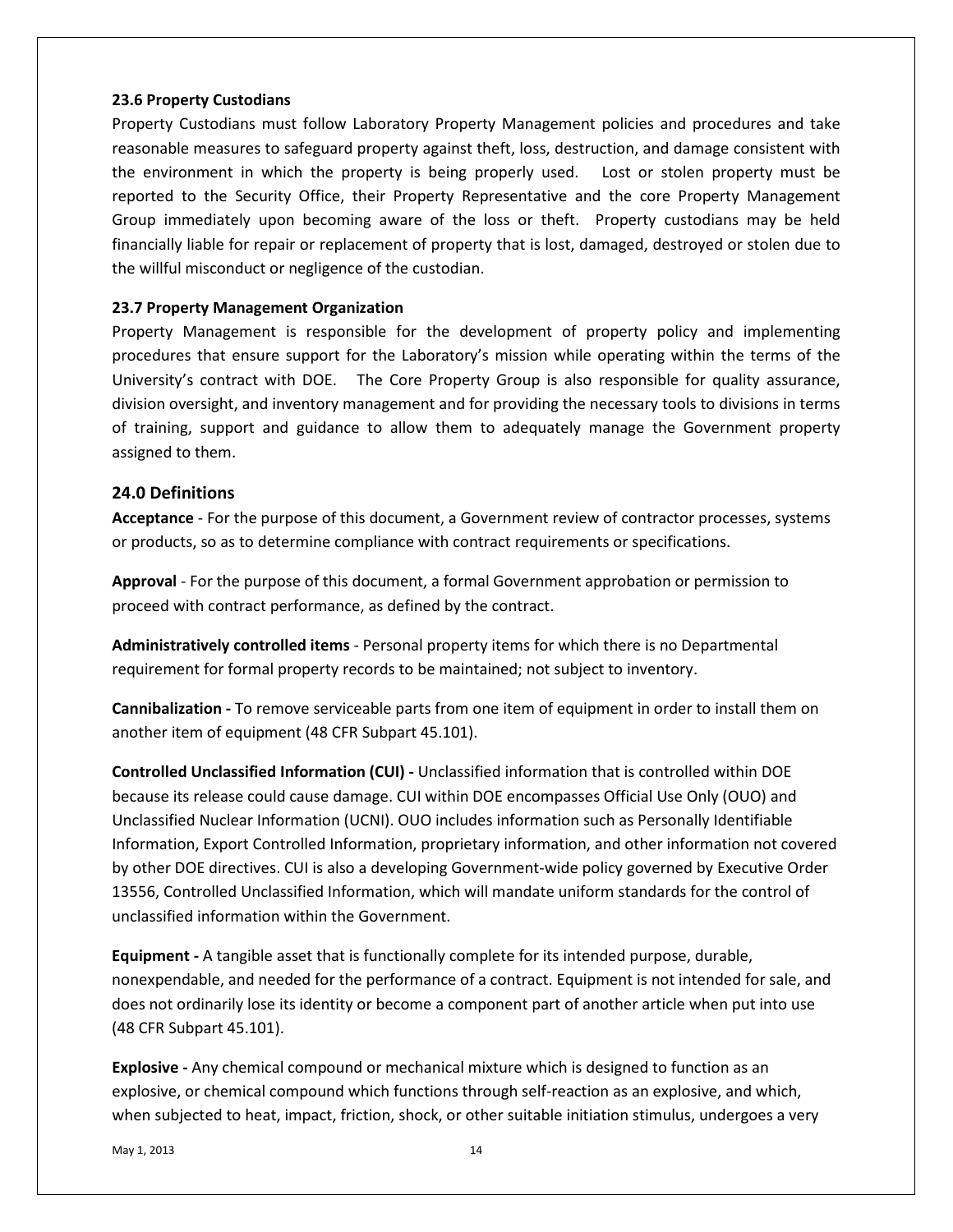rapid chemical change with the evolution of large volumes of highly heated gases that exert pressures in the surrounding medium. The term applies to materials that either detonate or deflagrate. DOE explosives may be dyed various colors except pink, which is reserved for mock explosive.

**Hazardous Property** - Personal property that is deemed a hazardous material, chemical substance or mixture, or hazardous waste under the Hazardous Materials Transportation Act (HMTA) (49 U.S.C. 5105); the Resource Conservation and Recovery Act (RCRA) (42 U.S.C. 6901-6981); or the Toxic Substances Control Act (TSCA) (15 U.S.C. 2601-Attachment 2 DOE O 580.1A Page-2 3-30-12 2609); or is contaminated with hazardous material (e.g., beryllium). Equipment containing or contaminated by radioactive materials are not included as hazardous property.

**High Risk Personal Property** – High Risk Personal (HRPP)-Property that, because of its potential impact on public health and safety, the environment, national security interests, or proliferation concerns, must be controlled and dispositioned in other than the routine manner. This order provides accountability and control requirements for *only* the following categories of HRPP: especially designed or prepared property; export controlled property; hazardous property; radioactive property; nuclear weapon components or weapon-like components *that do not contain nuclear material as listed in DOE O 474. 2*; proliferation sensitive property; and firearms, ammunition, pyrotechnics, and explosives. For the purposes of this order, HRPP *does not* include nuclear material within the scope of DOE O 474.2.

**Munitions List** – Property designated as defense articles listed in 22 CFR part121.1 pursuant to the Arms Export Control Act.

**Notification -** for the purposes of this document, formal notice by the contractor, to the government, to the approach selected and/or implemented to meet a specific contract requirement.

**Nuclear Suppliers Group Dual-Use List Property** - Nuclear related dual-use equipment and materials described in International Atomic Energy Agency Information Circular 254 Part 2.

**Nuclear Suppliers Group Trigger List Property** - Equipment and materials, designed or prepared especially for use in the nuclear fuel cycle, and described in International Atomic Energy Agency Information Circular 254 Part 1.

**Personal Property** - Includes all equipment, material, and supplies not classified as real property (Refer to 41 CFR Chapter 102-71) For the purposes of this order, the term excludes records of the federal government.

**Personal Property Management** – The system of acquiring, maintaining, using and disposing personal property under the stewardship of that organization or entity. Includes monitoring and control function relative to lifecycle management of the property in support of organizational objectives, sound business practices, and compliance with applicable standards, policies, regulations, and contractual requirements.

**Pilferable Items -** Property that has a ready resale value or application to personal possession and that are, therefore, especially subject to theft.DOE O 580.1A Attachment 2 3-30-12 Page-3 (and Page-4)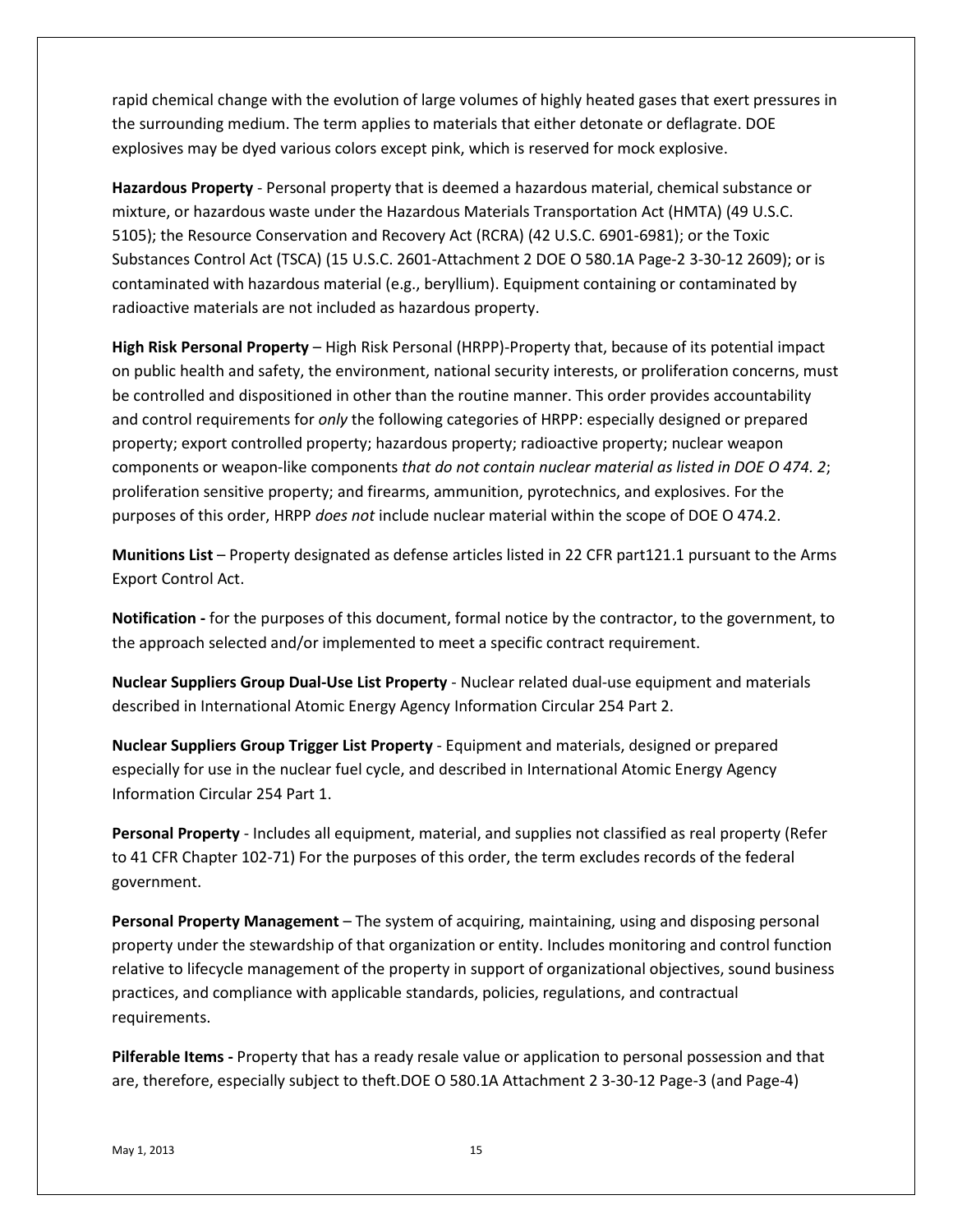**Precious Metals** - Uncommon and highly valuable metals, including gold, silver, and the platinum group metals—platinum, palladium, rhodium, iridium, ruthenium and osmium.

**Radioactive Property** - For the purposes of this document, personal property that is radioactive or radioactively contaminated, as described in DOE O 458.1, Chg. 2. Property with accountable nuclear material is excluded from this Order and follows the accountability reporting requirements found in DOE O 474.2, Nuclear Material Control and Accountability.

**Sensitive Property** – Property potentially dangerous to the public safety or security if stolen, lost, or misplaced, or that shall be subject to exceptional physical security protection, control, and accountability. Examples include weapons, ammunition, explosives, controlled substances, radioactive materials, hazardous materials or wastes, or precious metals (48 CFR Subpart 45.101).

**Store Items -** On-hand operating materials and supplies normally used or consumed, maintenance, and/or general use; formally controlled using a stock record account.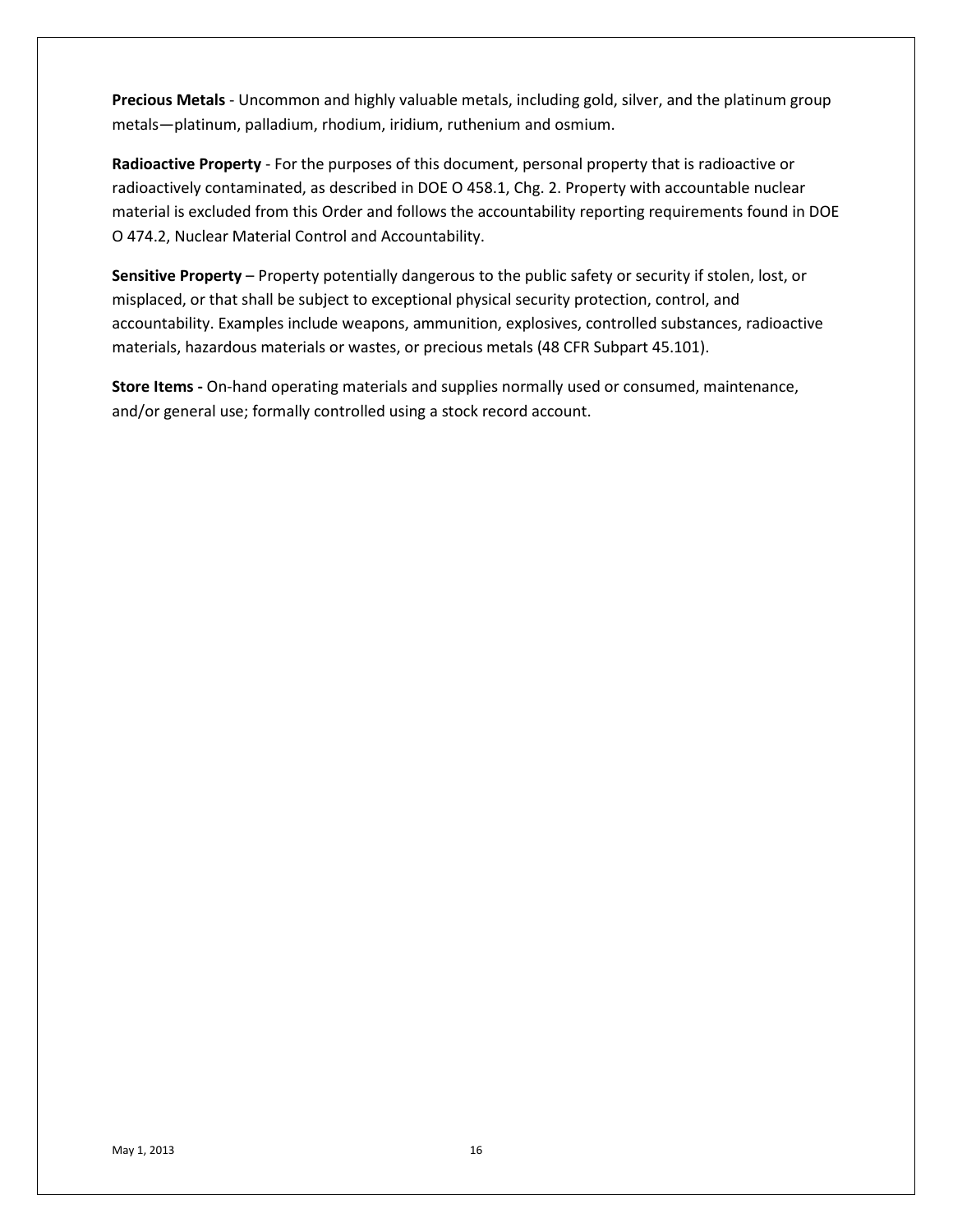

# **PROCUREMENT & PROPERTY**<br>Office of the Chief Financial Officer

#### **Property Management Procedure**

| <b>Property Function</b>                                                                                                                                                                                                     | <b>Action Office</b>                                                                | Approving<br>Official                                                                       | Authoritative<br>Citation                                                                                              | Comment                                                                                                                                                                                                                                                                                                                                                                                         |
|------------------------------------------------------------------------------------------------------------------------------------------------------------------------------------------------------------------------------|-------------------------------------------------------------------------------------|---------------------------------------------------------------------------------------------|------------------------------------------------------------------------------------------------------------------------|-------------------------------------------------------------------------------------------------------------------------------------------------------------------------------------------------------------------------------------------------------------------------------------------------------------------------------------------------------------------------------------------------|
| <b>DOE Order 580.1A Deviation</b><br>1. Receive S/O Request<br>2. Review and prepare<br>recommendation, forwards<br>to HQ for approval.                                                                                      | Contracting<br>Officer                                                              | Contracting<br>Officer                                                                      | DE-AC02-<br>05CH11231,<br>Clause H.18 (a)-<br>(h), Application of<br><b>DOE Contractor</b><br>Requirements<br>Document | Contractor submits written<br>request for a deviation to the<br>Site Office.                                                                                                                                                                                                                                                                                                                    |
| <b>Domestic Personal Property</b><br>Loans<br>1. S/O reviews and approves<br>initial Personal Property Loan<br>Agreement<br>2. Contractor's Property<br>Manager approves all<br>subsequent modifications to<br>original loan | S/O                                                                                 | $S/O$ ;<br>Contracting<br>Officer,<br>delegated<br>individual<br>or OPMO                    | DOE Order 580.1A<br>$(CRD)$ 5. h. $(4)$                                                                                | Property Manager authorized to<br>approve changes to domestic<br>loans subsequent to CO original<br>approval of loan; extensions,<br>changes to equipment list etc.                                                                                                                                                                                                                             |
| <b>Foreign Loan Modification</b><br>Requests for extensions,<br>additions, or changes iof<br>property                                                                                                                        | S/O                                                                                 | CO                                                                                          | 5,j.(b)                                                                                                                | CO approves w/notification to<br>the PA/OPMO.                                                                                                                                                                                                                                                                                                                                                   |
| <b>Sensitive Item Classification</b><br>1. Receive S/O request.<br>2. Review contractor's<br>revised sensitive item list.<br>3. Provide S/O w/written<br>approval/disapproval.                                               | Contractor;<br>Contracting<br>Officer,<br>Individual as<br>delegated by<br>CO, OPMO | Contractor;<br>Contracting<br>Officer, I<br>Individual<br>as<br>delegated<br>by CO,<br>OPMO | DOE Order 580.1A<br>$(CRD)$ 5. c., $(1)$                                                                               | Contractor must develop and<br>maintain a list of PP items<br>considered sensitive. Sensitive<br>Property is property that is<br>potentially dangerous to the<br>public safety or security if<br>stolen, lost, or misplaced, or<br>that shall be subject to<br>exceptional physical security<br>protection, control, and<br>accountability. (Deleted<br>Examples sans 8/22/2012 HQ<br>DOE Conf) |
| <b>Physical Inventory</b><br><b>Methodology</b><br>1. Receive five year and one<br>year inventory plan<br>2. Provides concurrence<br>3. Receives annual Inventory<br>Report                                                  | Site Office                                                                         | Site Office<br>Contracting<br>Officer                                                       | DOE Order 580.1A<br>(CRD) 5.g. (1)<br>through (11)                                                                     | The Property Policy Manual has<br>been updated to reflect the CO<br>approval of write offs for<br>property items not located<br>during inventory is the<br>acceptance of the final report<br>without comment                                                                                                                                                                                    |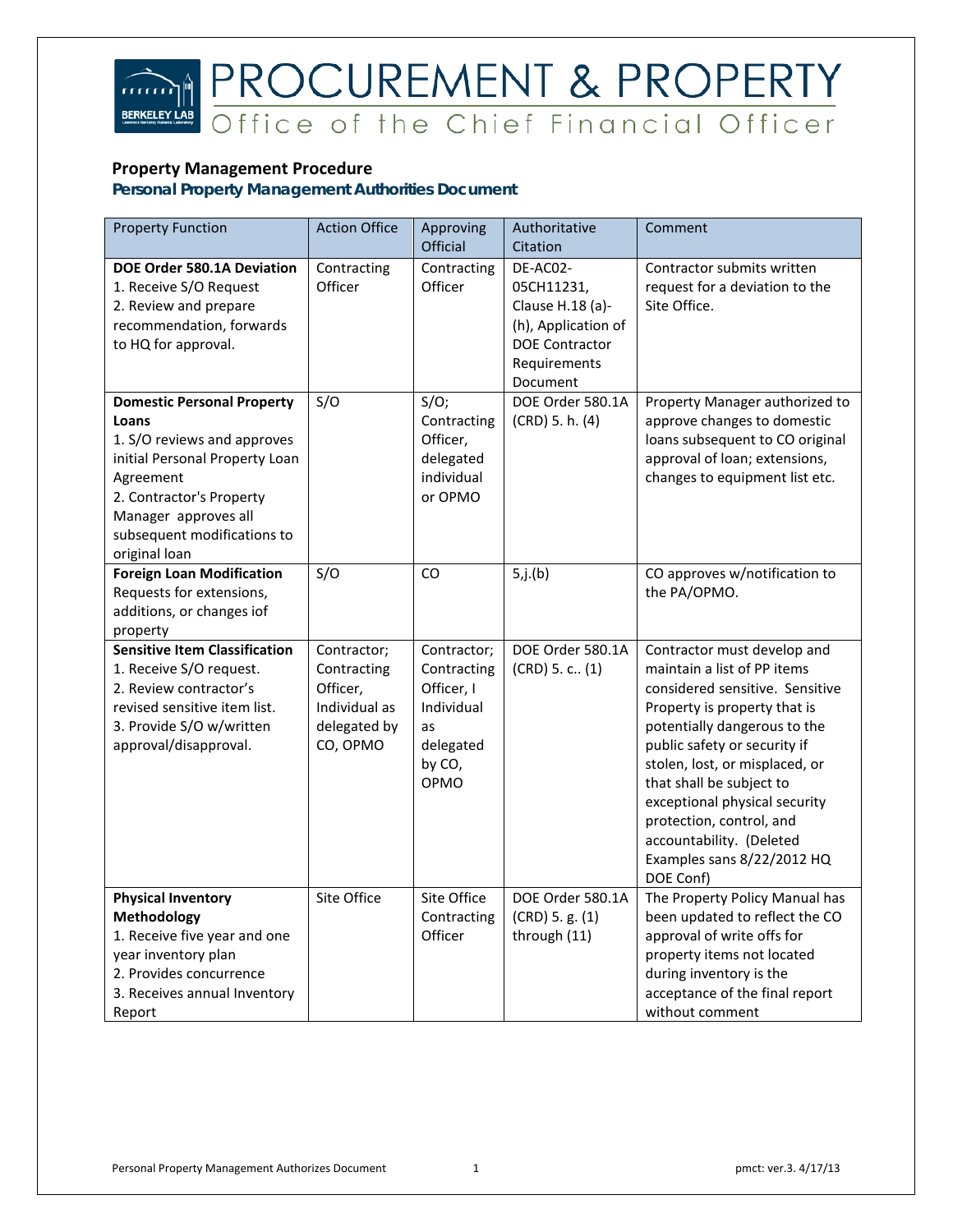### $\widehat{mn}$ **BERKELEY**

# **PROCUREMENT & PROPERTY**<br>Office of the Chief Financial Officer

#### **Property Management Procedure**

| <b>Property Function</b>                                                                                                                                                                                                               | <b>Action Office</b> | Approving<br>Official                 | Authoritative<br>Citation                                         | Comment                                                                                                                                                                                                                                                                                   |
|----------------------------------------------------------------------------------------------------------------------------------------------------------------------------------------------------------------------------------------|----------------------|---------------------------------------|-------------------------------------------------------------------|-------------------------------------------------------------------------------------------------------------------------------------------------------------------------------------------------------------------------------------------------------------------------------------------|
| <b>Attractive Item List</b><br>1. Receives Contractor's<br>request<br>2. Reviews Contractor's<br>revised attractive item list<br>3. Provides contractor with<br>written approval                                                       | Site Office          | Site Office<br>Contracting<br>Officer | DOE Order<br>580.1A, 5.b.(2)                                      | LBNL has identified specific<br>personal property items that it<br>plans on barcoding, entering<br>into the asset management<br>system and putting under<br>inventory control that are not<br>identified in DOE Order 580.1A.<br>The Laboratory has classified<br>these property items as |
| <b>Property Management</b><br><b>System Approval</b><br>1. Recommend<br>approval/conditional<br>approval/ disapproval based<br>on appraisal results,<br><b>Balanced Scorecard results &amp;</b><br>operational awareness.              | CH (OPMO) &<br>S/O   | S/O<br>Contracting<br>Officer         | Contract No. DE-<br>AC02-05CH11231,<br>Clause I. 115<br>(i)(1)(i) | <b>Attractive Items</b><br>970.5203-3 (Kr's org) (d)<br>(Standards and procedures)                                                                                                                                                                                                        |
| Changes to contractor's<br><b>Property Management</b><br>System<br>1. Receive request from S/O.<br>2. Review significant changes<br>to previously approved<br>property management<br>system.<br>3. Recommend approval/<br>disapproval. | S/O                  | S/O<br>Contracting<br>Officer         | Contract No. DE-<br>AC02-05CH11231,<br>Clause I. 115<br>(i)(1)(i) |                                                                                                                                                                                                                                                                                           |
| High-Risk (HR) Alternate<br><b>Disposition</b><br>1. Receive request from S/O.<br>2. Review request &<br>justification for alternate HR<br>disposition.<br>3. Request HQ approval.<br>4. Transmit approval/<br>disapproval to S/O.     | CH (OPMO)            | HQ                                    | DOE Order 580.1<br>A (CRD) 5.j. (4) (c)                           |                                                                                                                                                                                                                                                                                           |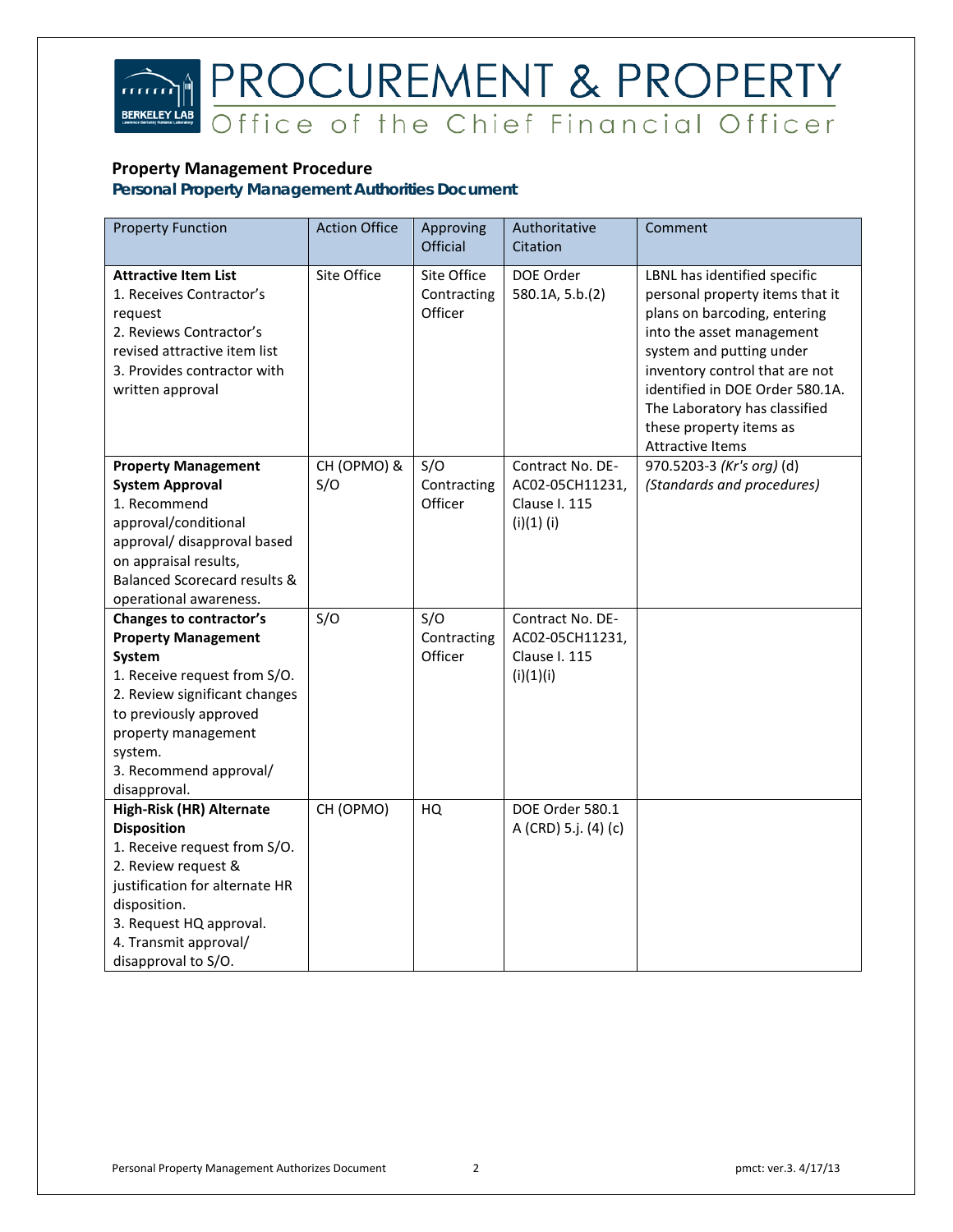

# **PROCUREMENT & PROPERTY**<br>Office of the Chief Financial Officer

#### **Property Management Procedure**

| <b>Property Function</b>                                                                                                                                                                                  | <b>Action Office</b> | Approving<br><b>Official</b>         | Authoritative<br>Citation                                                                                                                                                              | Comment                                                                                                                                                                                                                                                                                                                                                         |
|-----------------------------------------------------------------------------------------------------------------------------------------------------------------------------------------------------------|----------------------|--------------------------------------|----------------------------------------------------------------------------------------------------------------------------------------------------------------------------------------|-----------------------------------------------------------------------------------------------------------------------------------------------------------------------------------------------------------------------------------------------------------------------------------------------------------------------------------------------------------------|
| <b>Natural Disasters</b>                                                                                                                                                                                  | Contractor           | Contractor'<br>s Property<br>Manager | Authorized by Site<br><b>Office Contracting</b><br>Officer                                                                                                                             | In the case of a natural disaster,<br>the contractor's Property<br>Manager may use his personal<br>judgment in making decisions<br>regarding the utilization of<br>Government Property to<br>protect or aid in the protection<br>of human life, when time is of<br>the essence.                                                                                 |
| <b>Property Transfers Domestic</b>                                                                                                                                                                        | Contractor           | Contractor'<br>s Property<br>Manager | Authorized by Site<br><b>Office Contracting</b><br>Officer by<br>approval of policy<br>manual                                                                                          | The contractor's Property<br>Manager is authorized to<br>approve all domestic transfers<br>(Does not include motor<br>vehicles)                                                                                                                                                                                                                                 |
| <b>Property Transfers Foreign</b>                                                                                                                                                                         | CH (OPMO)            | HQ MA-<br>653                        | DOE Order 580.1A<br>(CRD) 5. j.                                                                                                                                                        | Foreign transfers are processed<br>in accordance with DOE Order<br>580.1A (CRD) 5. j. (2), Foreign<br>Transactions                                                                                                                                                                                                                                              |
| <b>Donations Domestic</b>                                                                                                                                                                                 | Contractor           | Contractor'<br>s Property<br>Manager | <b>Executive Order</b><br>12999,<br>Educational<br>Technology<br>(Computers for<br>Learning)<br>Public Law 96-<br>480, Stevenson-<br>Wydler<br>Technology<br>Innovation Act of<br>1980 | There are various Executive<br>Orders that provide for or<br>authorize the transfer of<br>Government property to various<br>educational and non-profiit<br>organizations by donation, gift,<br>transfer etc. The contractor's<br>Property Manager is authorized<br>to approve all donations when<br>made in accordance with a<br>public law or Executive Order. |
| <b>Sales</b><br>S/O Contracting Officer<br>approves sale procedures or<br>individual sales depending<br>on type of sale. No<br>PERSONAL SALES will be<br>authorized to either the<br>public or employees. | S/O                  | S/O<br>Contracting<br>Officer        | Contract No. DE-<br>AC02-05CH11231,<br>Clause I.115 A (d)                                                                                                                              | All SCRAP, BID and INTERNET<br>SALES are conducted in<br>accordance with procedures<br>approved by the S/O<br>Contracting Officer. All<br><b>NEGOTIATED SALES are</b><br>approved by the S/O<br>Contracting Officer on a case by<br>case basis.                                                                                                                 |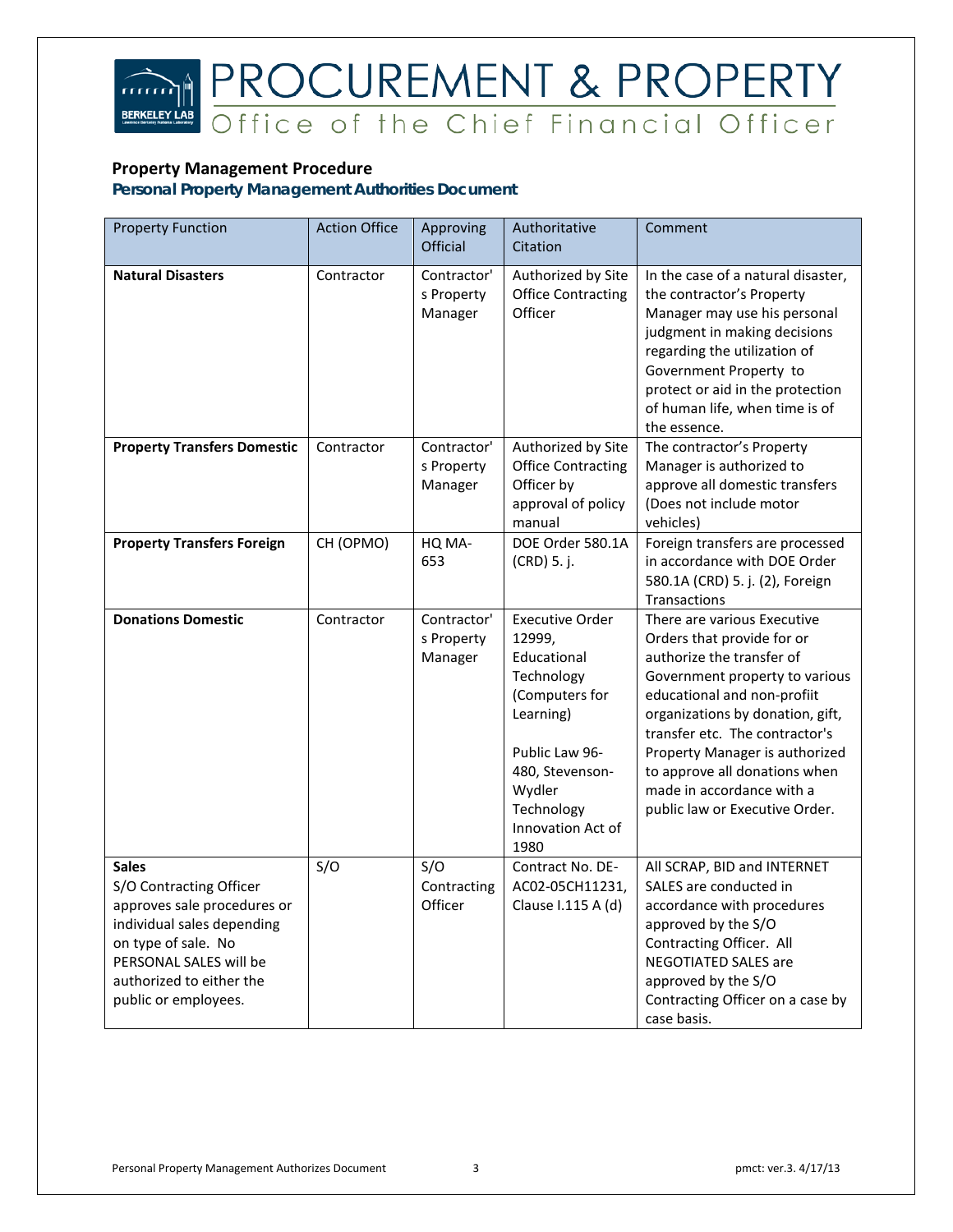

# **PROCUREMENT & PROPERTY**<br>Office of the Chief Financial Officer

#### **Property Management Procedure**

| <b>Property Function</b>                                                                                                                                                                                           | <b>Action Office</b> | Approving<br>Official                | Authoritative<br>Citation                                                                      | Comment                                                                                                                                                                                                                                                                                                |
|--------------------------------------------------------------------------------------------------------------------------------------------------------------------------------------------------------------------|----------------------|--------------------------------------|------------------------------------------------------------------------------------------------|--------------------------------------------------------------------------------------------------------------------------------------------------------------------------------------------------------------------------------------------------------------------------------------------------------|
| <b>Foreign Excess Property</b><br>1. Receive request from S/O.<br>2. Process request to HQ.<br>3. Forward HQ approval to<br>S/O.                                                                                   | CH (OPMO)            | HQ                                   | DOE-Order<br>580.1A (CRD) 5. j.,<br>Foreign<br>Transactions                                    |                                                                                                                                                                                                                                                                                                        |
| <b>Surplus Sales - Foreign</b><br><b>Countries</b><br>1. Receive information from<br>$S/O$ .<br>2. Inform & report to HQ of<br>planned surplus sales of<br>property in foreign countries<br>that exceed \$250,000. | CH (OPMO)            | S/O<br>Contracting<br>Officer        |                                                                                                |                                                                                                                                                                                                                                                                                                        |
| <b>Authority to</b><br><b>Abandon/Destroy Domestic</b>                                                                                                                                                             | Contactor            | Contractor'<br>s Property<br>Manager | Authorized by Site<br><b>Office Contracting</b><br>Officer by<br>approval of policy<br>manual. | Applicable to domestic<br>abandonment/destruction only.<br>Determination is based on<br>property not having commercial<br>value or the estimated cost of<br>its continued care and handling<br>exceeds the estimated proceeds<br>from its sale. Abandoned in<br>accordance with approved<br>procedure. |
| <b>Authority to</b><br><b>Abandon/Destroy Foreign</b>                                                                                                                                                              | CH (OPMO)            | HQ                                   | DOE Order 580.1<br>A (CRD) 5. j.<br>Foreign<br>Transactions                                    |                                                                                                                                                                                                                                                                                                        |
| <b>Exchange /Sale Waiver</b><br>1. Receive request from S/O.<br>2. Review and submit to HQ<br>waiver requests from<br>exchanges/sale provisions.<br>3. Forward approval to S/O                                     | CH (OPMO)            | HQ                                   | 41 CFR part 102-2                                                                              | No authority in contract or DOE<br>Order 580.1A (CRD)                                                                                                                                                                                                                                                  |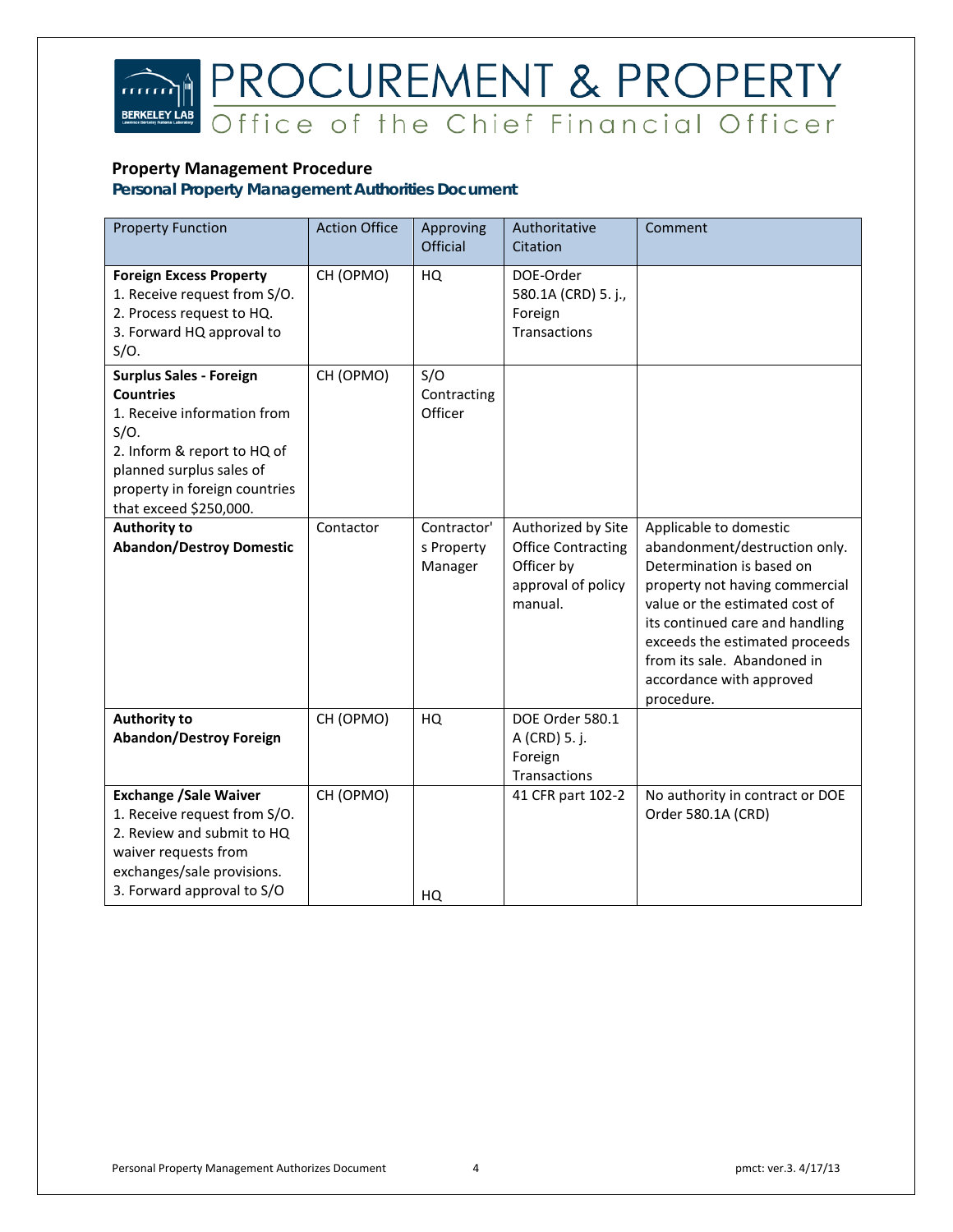

#### **Property Management Procedure**

| <b>Property Function</b>                                                                                                                                                                                                                            | <b>Action Office</b> | Approving                            | Authoritative                                         | Comment                                                                                                                                                                                                                                                                                                                                                                                                                                         |
|-----------------------------------------------------------------------------------------------------------------------------------------------------------------------------------------------------------------------------------------------------|----------------------|--------------------------------------|-------------------------------------------------------|-------------------------------------------------------------------------------------------------------------------------------------------------------------------------------------------------------------------------------------------------------------------------------------------------------------------------------------------------------------------------------------------------------------------------------------------------|
|                                                                                                                                                                                                                                                     |                      | Official                             | Citation                                              |                                                                                                                                                                                                                                                                                                                                                                                                                                                 |
| <b>Exchange /Sale Restriction</b><br>1. Receive request from<br>M&O.<br>2. Approve/disapprove<br>exchange sale of excess<br>property used less then one<br>year.                                                                                    | S/O                  | S/O<br>Contracting<br>Officer        | FMR 41-CFR Part<br>102-39.25                          | REF: 102-39.25 "Which<br>exchange/sale provisions are<br>subject to deviation? All of the<br>provisions in this part are<br>subject to deviation (upon<br>presentation of adequate<br>justification) except those<br>mandated by statute. See the<br>link on "Exchange/Sale" at<br>www.gsa.gov/personalproperty<br>policy for additional information<br>on requesting deviations from<br>this part.<br>[73 FR 50880, Aug. 29, 2008]"            |
| <b>Screening Excess Property</b>                                                                                                                                                                                                                    | Contactor            | Contractor'<br>s Property<br>Manager | DOE Order 580.1A<br>j.(1), Disposition<br>of Property | <b>EADS Condition Codes: 1-3</b><br>Unused, good, fair, poor: 4-6<br>Used, good, fair, poor: 7-9<br>Repairs Required, good, fair,<br>poor: X=Salvage, S=Scrap                                                                                                                                                                                                                                                                                   |
| <b>Balanced Scorecard (BSC)</b><br>1. Provides BSC to Contractor<br>not later than July 1<br>2. Receives, reviews and<br>concurs in contractor's BSC<br>Implementing Plan (Model<br>Index Plan)<br>3. Receives, reviews Annual<br><b>BSC Report</b> |                      | S/O<br>Contracting<br>Officer        | HQ Requirement                                        | 1. HQ initiates process with the<br>issuance of the BSC.<br>2. Contractor responds by<br>submitting implementing plan<br>to S/O for concurrence<br>3. S/O and CH review BSC self-<br>assessment report at year end<br>and applicable corrective<br>actions.<br>If HQ BSC is not provided to<br>contractor by July 1, current<br>years BSC is jointly reviewed and<br>modified by contractor and Site<br>Office and implemented on<br>October 1. |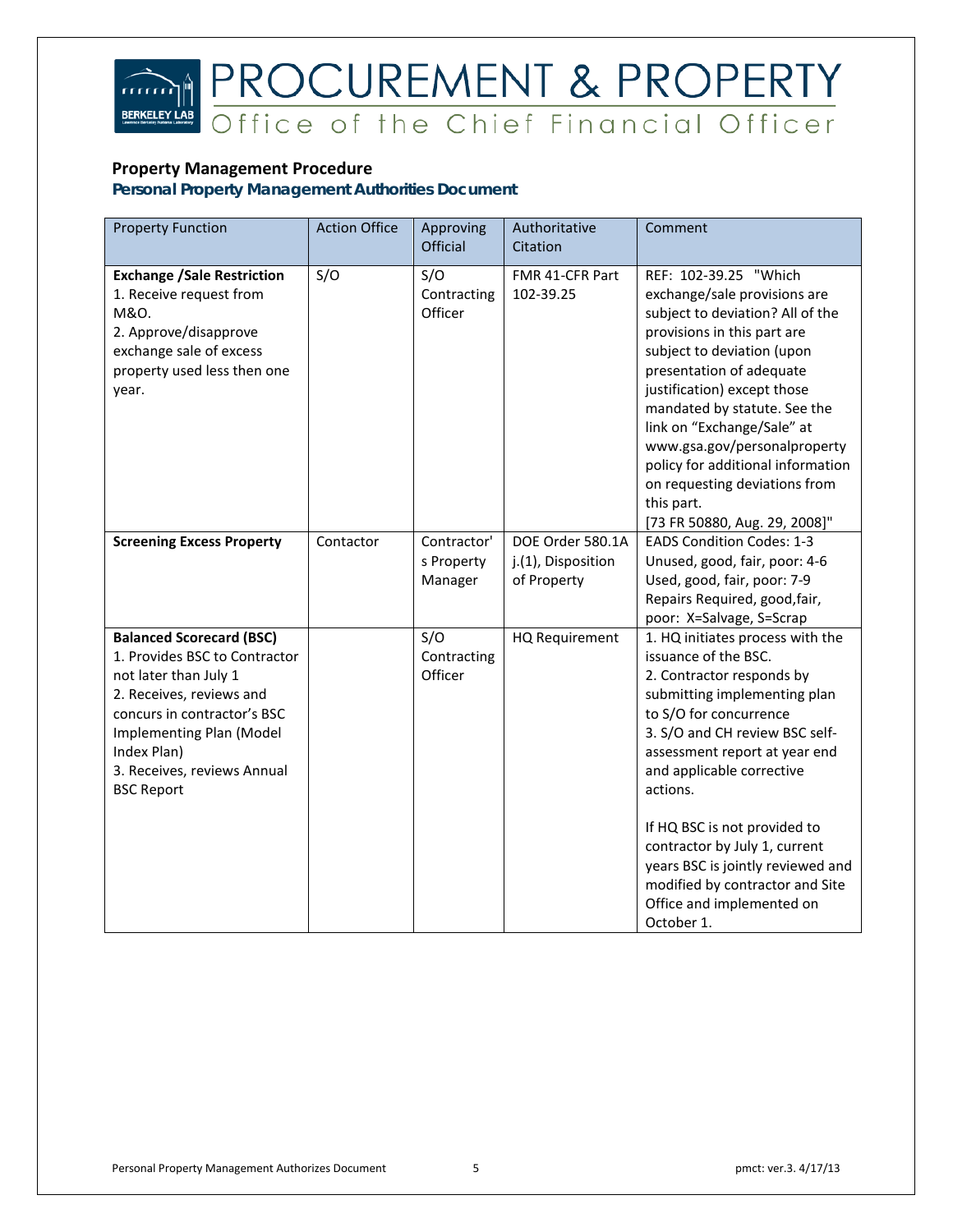### **PROCUREMENT & PROPERTY**<br>Office of the Chief Financial Officer  $\widehat{mn}$ **BERKELEY**

#### **Property Management Procedure**

| <b>Annual Reports</b>                |              |                 |                  |                                                   |  |
|--------------------------------------|--------------|-----------------|------------------|---------------------------------------------------|--|
| <b>Report Title</b>                  | Due Date     | Approving       | Authoritative    |                                                   |  |
|                                      |              | Official        | Citation         |                                                   |  |
| <b>Precious Metals Forecast and</b>  | Upon         | <b>Business</b> | DOE Order        | Submit original to the                            |  |
| <b>Returns</b>                       | Request      | Center          | 580.1A 5. e. (3) | applicable business center                        |  |
|                                      | (Usually Sep |                 |                  | and copy the S/O                                  |  |
|                                      | 15)          |                 |                  | <b>Contracting Officer</b>                        |  |
| <b>Precious Metals Inventories</b>   | 1-Oct        | Contractor      |                  | Submit orignal to LBNL                            |  |
|                                      |              | Property        |                  | <b>Finance and Accounting</b>                     |  |
|                                      |              | Manager         |                  | and copy the S/O                                  |  |
|                                      |              |                 |                  | <b>Contracting Officer</b>                        |  |
| <b>Excess Personal Property</b>      | 31-Oct       | OPMO (CH)       | 41 CFR 102-      | Submit original to the                            |  |
| <b>Furnished to Non-Federal</b>      |              |                 | 36.295           | OPMO in Chicago and copy                          |  |
| <b>Recipients</b>                    |              |                 |                  | the S/O Contracting                               |  |
|                                      |              |                 |                  | Officer. OPMO normally                            |  |
|                                      |              |                 |                  | advises of due date.                              |  |
| <b>Exchange/Sale Report</b>          | 31-Oct       | OPMO (CH)       | 41 CFR 102-39.75 | Submit original to the                            |  |
|                                      |              |                 |                  | OPMO in Chicago and copy                          |  |
|                                      |              |                 |                  | the S/O Contracting                               |  |
|                                      |              |                 |                  | Officer. OPMO normally                            |  |
|                                      |              |                 |                  | advises of due date.                              |  |
| <b>Property ("Inventory Data</b>     | 1-Dec        | OPMO (CH)       | DOE HQ           | Entry to PIDS is made                             |  |
| System") (PIDS)                      |              |                 | Requirement      | directly by the contractor                        |  |
| <b>Contractor Balanced Scorecard</b> | 1-Dec        |                 | DOE HQ           | S/O Contracting Officer                           |  |
| <b>Scores</b>                        |              |                 | Requirement      | normally provides the due<br>date. If no due date |  |
|                                      |              |                 |                  |                                                   |  |
|                                      |              |                 |                  | provided the expectation is<br>that the report is |  |
|                                      |              |                 |                  | submitted not later than                          |  |
|                                      |              |                 |                  | December 1.                                       |  |
| <b>Contractor Balanced Scorecard</b> | 1-Oct        | S/O             | Site Office      | The Contractor's Property                         |  |
| <b>Implementing Plan (The Model</b>  |              | Contracting     | Requirement      | Manager develops the                              |  |
| Index Plan)                          |              | Officer         |                  | Model Index Plan and a                            |  |
|                                      |              |                 |                  | <b>Contractor Management</b>                      |  |
|                                      |              |                 |                  | Official concurs in it and                        |  |
|                                      |              |                 |                  | the S/O Contracting Officer                       |  |
|                                      |              |                 |                  | approves it                                       |  |
| <b>Physical Inventory</b>            | 31-Oct       |                 |                  |                                                   |  |
| Loss, Damage or Destruction of       | 15-Nov       | S/O             | DOE Order        | The reporting of all loss,                        |  |
| <b>Personal Property</b>             |              | Contracting     | 580.1A 5. i. (1) | damage or destruction of                          |  |
|                                      |              | Officer         |                  | personal property is done                         |  |
|                                      |              |                 |                  | immediately upon the                              |  |
|                                      |              |                 |                  | Property Group learning of                        |  |
|                                      |              |                 |                  | the incident.                                     |  |
| (FSO) Customer Survey                | 15-Dec       | Contracting     | DOE HQ           |                                                   |  |
|                                      |              | Officer         | Requirement      |                                                   |  |